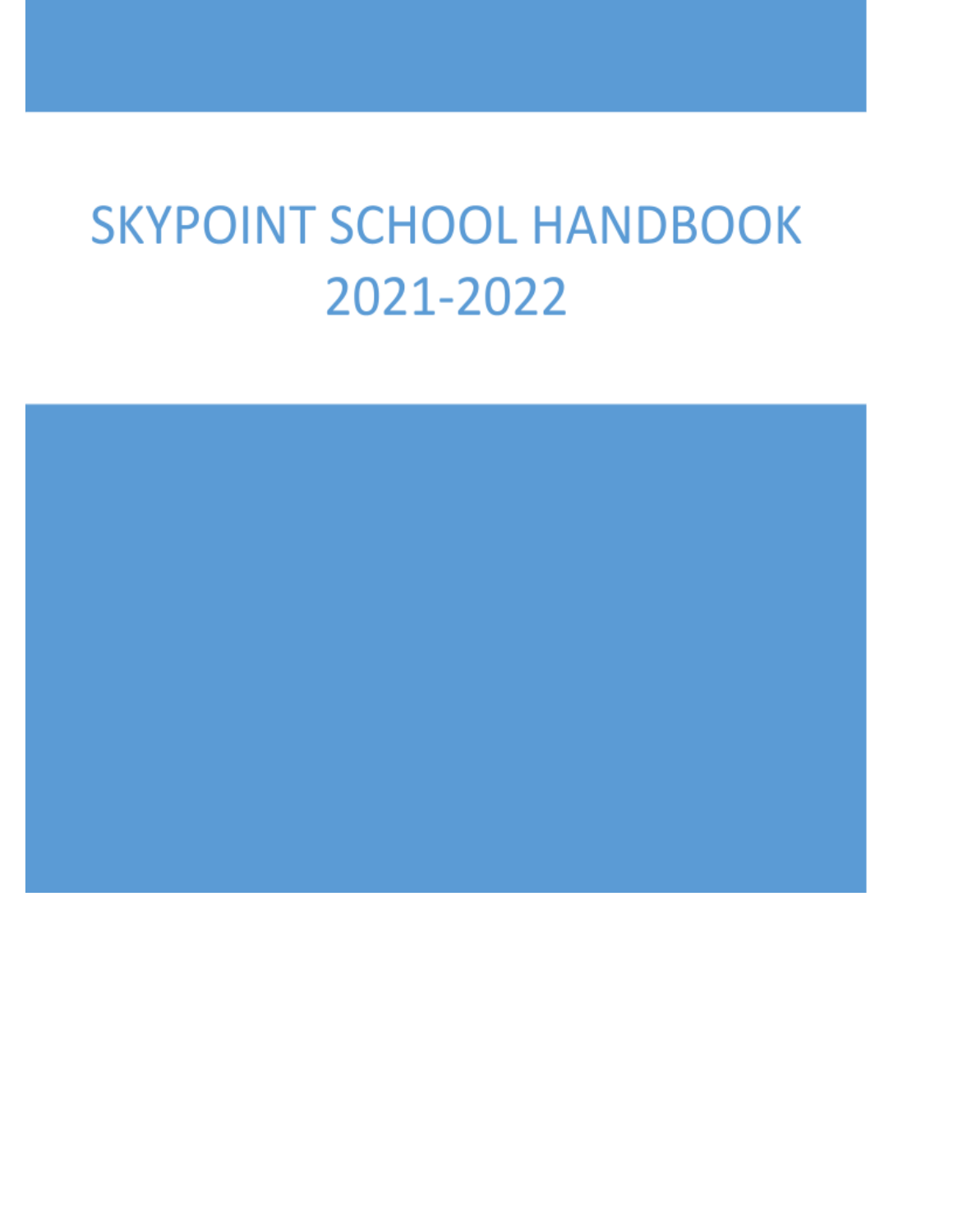

\_\_\_\_\_\_\_\_\_\_\_\_\_\_\_\_\_\_\_\_\_\_\_\_\_\_\_\_\_\_\_\_\_\_\_\_\_\_\_\_\_\_\_\_\_\_\_\_\_\_\_\_\_\_\_\_\_\_\_\_\_\_\_\_\_\_\_\_\_\_\_\_\_\_\_\_\_\_\_\_\_\_\_\_\_\_\_\_

# **Welcome from the Headteacher and Staff Team**

Dear Reader

Skypoint School extends a warm welcome to all.

Each individual in our care is important to us and we hope our school will be a happy, caring and stimulating place for all and we ask for the assistance and co-operation of all parents/carers and colleagues to achieve this.

It is vitally important for our children's education, that good, positive communication is established between school, parents/carers and all associated professionals.

Our handbook is provided to familiarise you with some of the educational, organisational and social aspects of our school. We hope you will find our handbook informative and useful, and that it will both encourage and enhance the partnership which already exists.

Please enjoy your guide to Skypoint School and should any of your questions be unanswered here, please do not hesitate to contact us.

Yours faithfully

Michelle McEwan **Headteacher** Kris Stewart **Principal Teacher** Ewan Carmichael **Principal Teacher**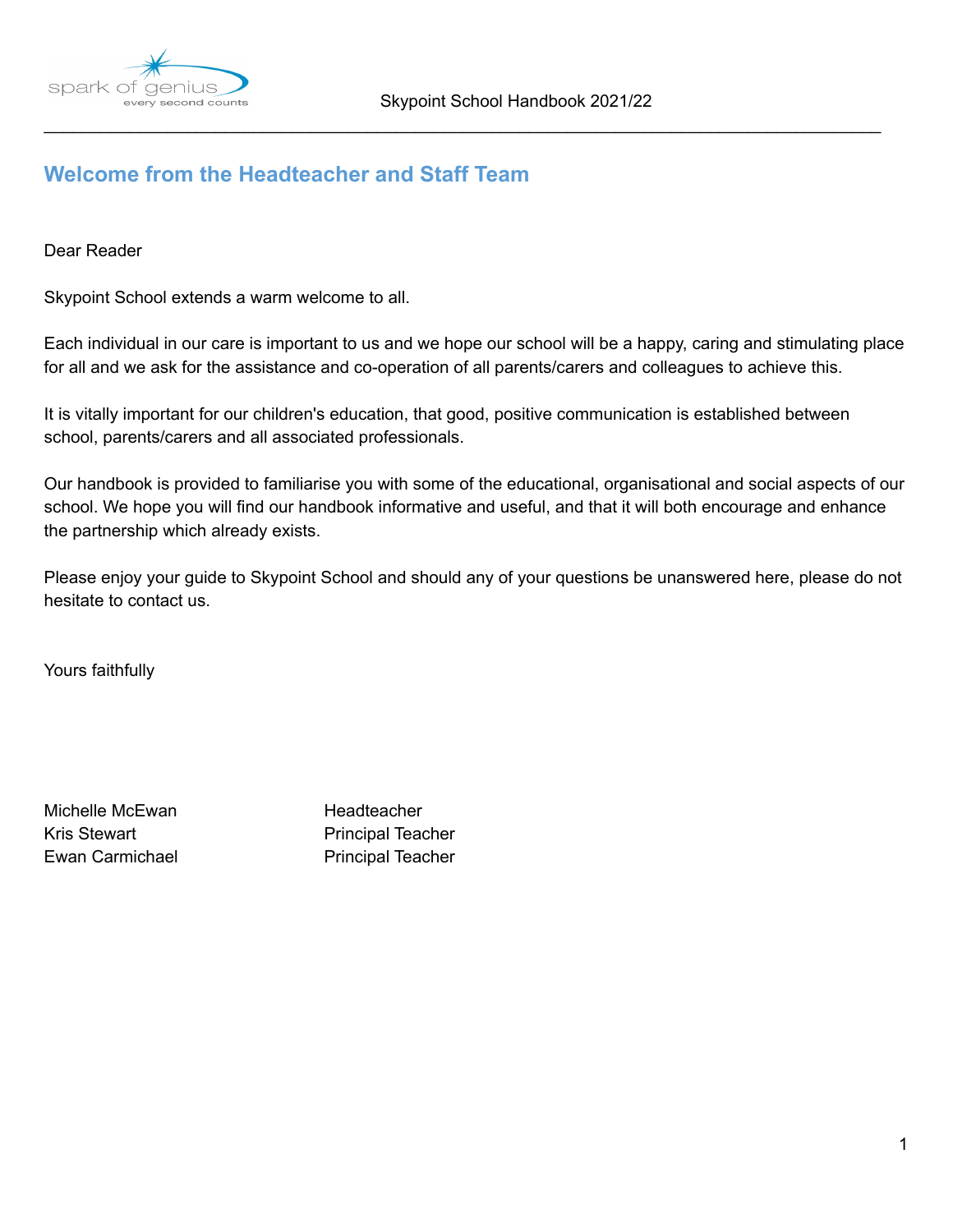

\_\_\_\_\_\_\_\_\_\_\_\_\_\_\_\_\_\_\_\_\_\_\_\_\_\_\_\_\_\_\_\_\_\_\_\_\_\_\_\_\_\_\_\_\_\_\_\_\_\_\_\_\_\_\_\_\_\_\_\_\_\_\_\_\_\_\_\_\_\_\_\_\_\_\_\_\_\_\_\_\_\_\_\_\_\_\_\_

# **Contents**

| Ethos, Vision and Aims                          | $\mathfrak{S}$ |
|-------------------------------------------------|----------------|
| <b>School Holidays</b>                          | $\,6\,$        |
| School Information                              | $\overline{7}$ |
| About our School                                | 8              |
| School Improvement Plan                         | 12             |
| Curriculum                                      | 13             |
| Assessment and Reporting                        | 15             |
| <b>Transitions</b>                              | 16             |
| <b>Wider Achievement</b>                        | 17             |
| <b>Complaints and Suggestions</b>               | 19             |
| <b>APPENDIX 1</b><br>Staffing structure 2021/22 |                |

# APPENDIX 2 Staff biography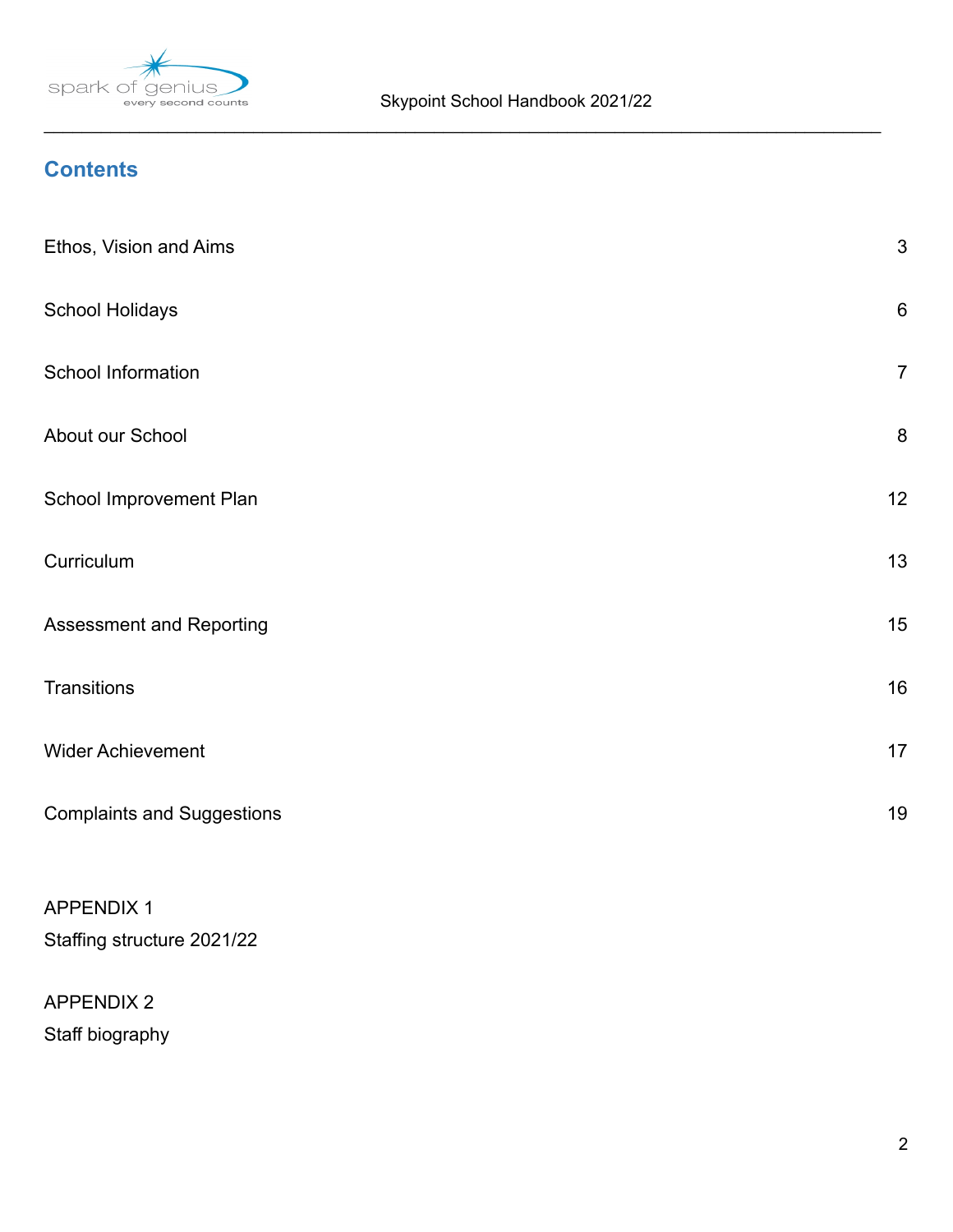

# **Ethos, Vision and Aims**

### **Ethos Statement**

Skypoint School offers care, support and guidance to children and young people who require an alternative education experience. Supporting everyone's emotional wellbeing and mental health, so that they can be listened to, are happy together and ready to learn.

\_\_\_\_\_\_\_\_\_\_\_\_\_\_\_\_\_\_\_\_\_\_\_\_\_\_\_\_\_\_\_\_\_\_\_\_\_\_\_\_\_\_\_\_\_\_\_\_\_\_\_\_\_\_\_\_\_\_\_\_\_\_\_\_\_\_\_\_\_\_\_\_\_\_\_\_\_\_\_\_\_\_\_\_\_\_\_\_

- Provide a safe and supportive environment where pupils can develop learning, life and work skills
- Engage pupils in a curriculum based on their individual needs and learning styles
- Develop pupils' interests and talents
- Improve the self-esteem and self-efficacy of all pupils
- Set out high expectations for all pupils
- Increase the personal and social attainments of pupils
- Ensure equality of opportunity to all pupils regardless of gender, race, ethnicity, religion, sexual orientation or physical capability
- Promote positive interaction and appropriate relationships between pupils and staff
- Encourage pupils to contribute to the school as a community by participating in the student council and offering suggestions on areas for improvement
- Increase the life chances of pupils by assisting them at key transition stages
- Work in partnership with parents/carers and fellow professionals to achieve positive outcomes for all pupils

### **The Vision**

Skypoint School seeks to re-engage in learning, those young people who for a variety of reasons have become disaffected within mainstream education.

We will support them to become confident and responsible citizens of the future who will contribute to society and continue to learn.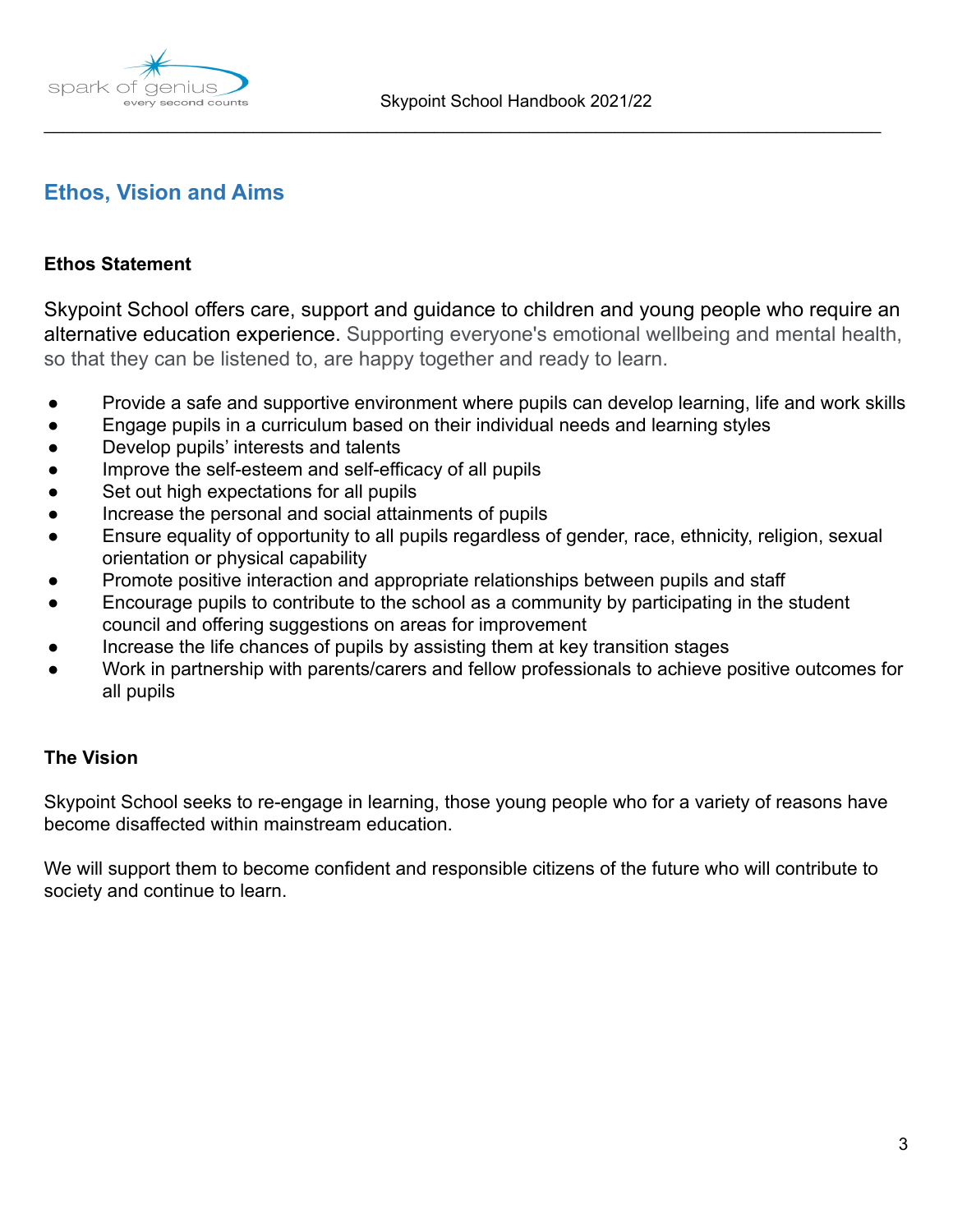



# **The Aims**

Specifically, Skypoint School aims to:-

● Improve the self-esteem, confidence and general happiness of all young people and help them understand the importance of working towards achieving a positive future in the working world and life in general

\_\_\_\_\_\_\_\_\_\_\_\_\_\_\_\_\_\_\_\_\_\_\_\_\_\_\_\_\_\_\_\_\_\_\_\_\_\_\_\_\_\_\_\_\_\_\_\_\_\_\_\_\_\_\_\_\_\_\_\_\_\_\_\_\_\_\_\_\_\_\_\_\_\_\_\_\_\_\_\_\_\_\_\_\_\_\_\_

- Improve the general health and wellbeing of all pupils through organised sport and activities, health education and by promoting healthy lifestyles
- Improve the behaviour of all pupils through appropriate role models, firm boundaries and positive rewards, and through high expectations for learning
- Increase the overall achievements of all pupils through the delivery of a suitably broad curriculum which uses information and communications technology as a motivator
- Maintain and promote links with mainstream schools to maximise inclusive opportunities
- Work closely with parents, carers and placing authorities to ensure consistent approaches and strategies for young people
- Take account of issues of diversity and equality and support young people to have more tolerant attitudes
- Work closely in partnership with relevant agencies to maximise the support available for young people
- Increase significantly the chances of all young people to enter employment or further or higher education
- Ensure continuous improvement of provision through robust evaluation procedures and strong distributed leadership

# **Quality of Teaching**

Spark of Genius sets high standards in relation to the quality of learning and teaching. Staff are encouraged to interact with individual young people, to question them, to check understanding and to challenge them, and to deliver group teaching to promote better understanding and peer tolerance. The Headteacher and Director of QI continuously monitor the quality of teaching to ensure effective learning and the extent to which it meets individual pupil needs.

# **Outcomes for Young People**

Since work opportunities and future life options depend significantly on achievement of skills, Spark of Genius provides the best possible opportunities for national accreditation at suitable levels. All courses on offer are accredited through national qualifications or other national awards.

Staff will monitor the progress of young people through care and education targets and ensure continued and increased challenge as appropriate. Headteacher and Teachers keep careful records of progress and ensure continuous improvement.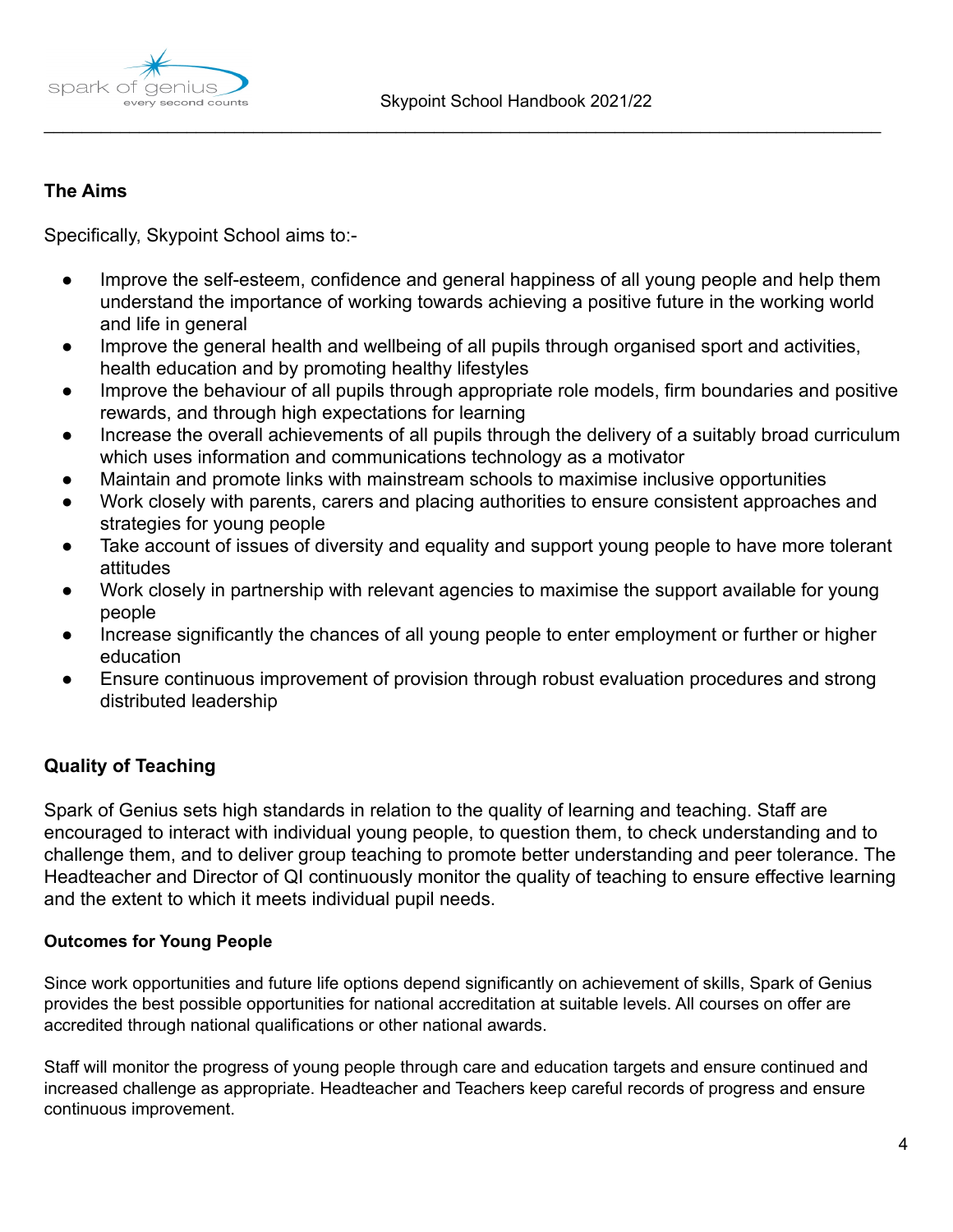

The Head of Children's Services has responsibility for overall achievement across the schools and has regular discussions with education managers, and staff about maintaining high performance.

\_\_\_\_\_\_\_\_\_\_\_\_\_\_\_\_\_\_\_\_\_\_\_\_\_\_\_\_\_\_\_\_\_\_\_\_\_\_\_\_\_\_\_\_\_\_\_\_\_\_\_\_\_\_\_\_\_\_\_\_\_\_\_\_\_\_\_\_\_\_\_\_\_\_\_\_\_\_\_\_\_\_\_\_\_\_\_\_

Spark of Genius also encourages broad achievement of all young people. Residential experiences and sports opportunities provide very good outcomes in promoting peer relationships and developing self-esteem.

#### **Quality of Staff**

Staff are recruited on the basis of previous relevant experience and qualifications as well as their ability to make positive and meaningful relationships with young people. The induction and on-going training for staff ensures positive attitudes, absolute concurrence with the vision and aims of the school and clarity about the importance of care and protection, the nature of the curriculum and the need for the highest quality of care, learning and teaching.

Spark of Genius employs a high number of staff with a suitable range of qualifications and very good opportunities for continuous professional development. All staff have regular supervision and are given regular informal support as well as specific training opportunities.

#### **Links with Parents, Carers and Placing Authorities**

Skypoint School works very closely with families. We strive to provide a positive journey of transition from initial referral to a future destination, a strong relationship with parents and placing authorities is seen as the means to providing a consistent approach. The referral and admissions process is undertaken carefully so that young people and families are clear about expected behaviours and attitudes and know that the prime aim of the schools and homes is to support them to achieve better future options. Skypoint staff keep in regular contact with parents and also undertake home visits. Since attendance at school has frequently been an issue for young people, these positive links with parents are crucial in ensuring increased and willing attendance at Spark.

#### **Links with External Agencies**

All pupils in Skypoint School have additional support needs as defined by the Education (Additional support for Learning) (Scotland) Act 2004 (updated 2009). It is therefore essential that Skypoint has close links with all agencies which can provide additional support which recognises these significant social, emotional and learning needs.

Skypoint has close links with the following agencies:

- Educational Psychologists
- CAMHS
- Skills Development Scotland
- Colleges of Further Education
- **Health Professionals**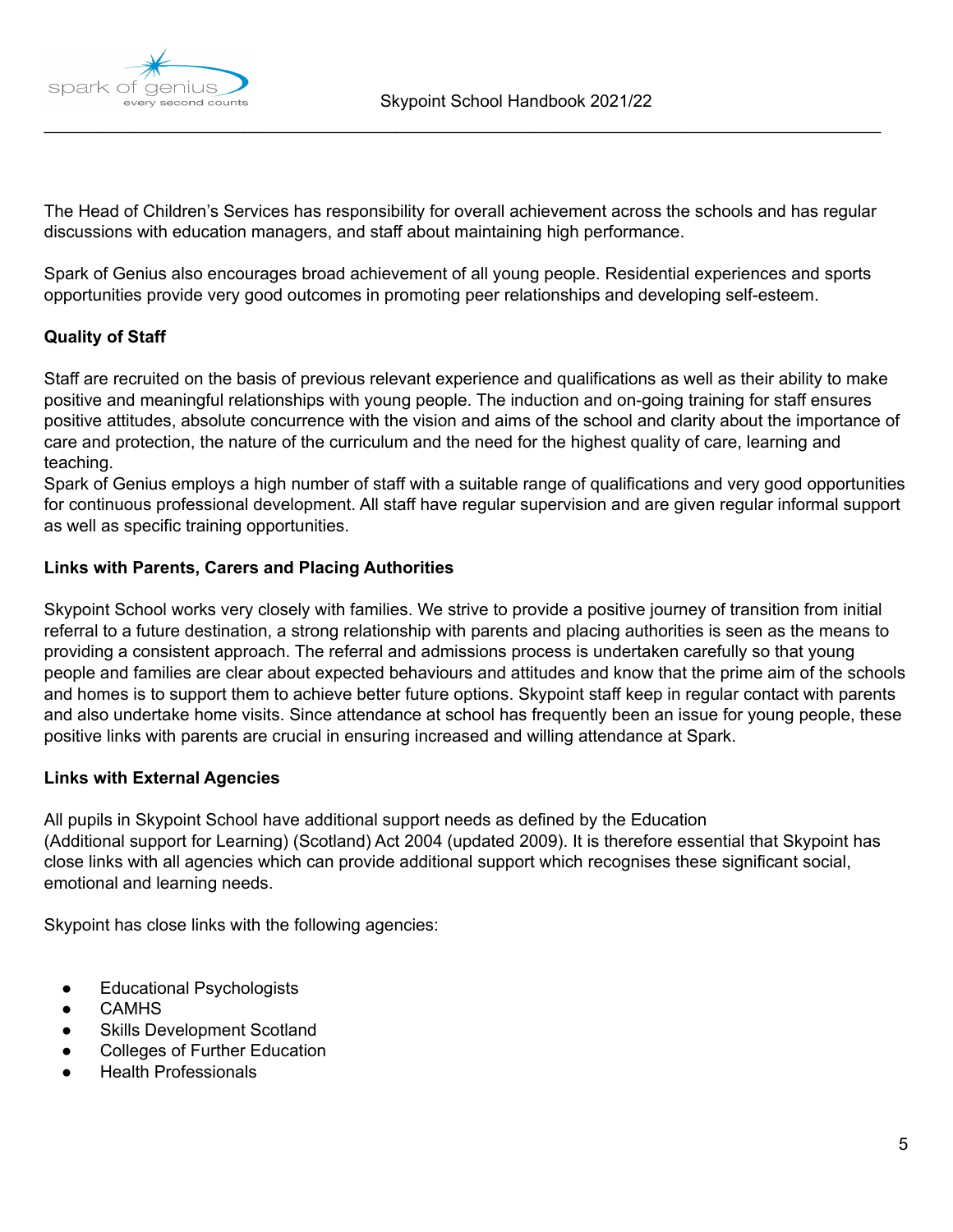

#### **Links with the Local and Wider Community**

Skypoint School recognises the need for links within the wider community. Pupils are regularly out of school involved in learning experiences. Young people have therefore to adhere to reasonable behaviour when out with the school and demonstrate to the public and possible work placement providers that they are responsible citizens.

\_\_\_\_\_\_\_\_\_\_\_\_\_\_\_\_\_\_\_\_\_\_\_\_\_\_\_\_\_\_\_\_\_\_\_\_\_\_\_\_\_\_\_\_\_\_\_\_\_\_\_\_\_\_\_\_\_\_\_\_\_\_\_\_\_\_\_\_\_\_\_\_\_\_\_\_\_\_\_\_\_\_\_\_\_\_\_\_

#### **Equality and Diversity**

All young people in Skypoint School are equally valued. Staff demonstrate through pro-social modelling, respect and dignity in all interactions with young people and other adults. They encourage young people to discard prejudice and to think more positively about others, including those of different ethnic backgrounds or religion, or those with disabilities. The Health and Wellbeing education programme includes units of study which address issues of difference, inequality and diversity.

#### **Commitment to Continuous Improvement**

Spark of Genius has grown rapidly during recent years. Its continuing and increasing success is due to its clarity of vision, effective leadership at all levels and clear guidance to staff on the importance of the need to consistently evaluate the overall quality of provision as well as to continually review their practice. Spark's policy on quality improvement, its strategic improvement plan based on an audit of quality, pupils' attainment figures and exit statistics provide further details of its capacity to improve.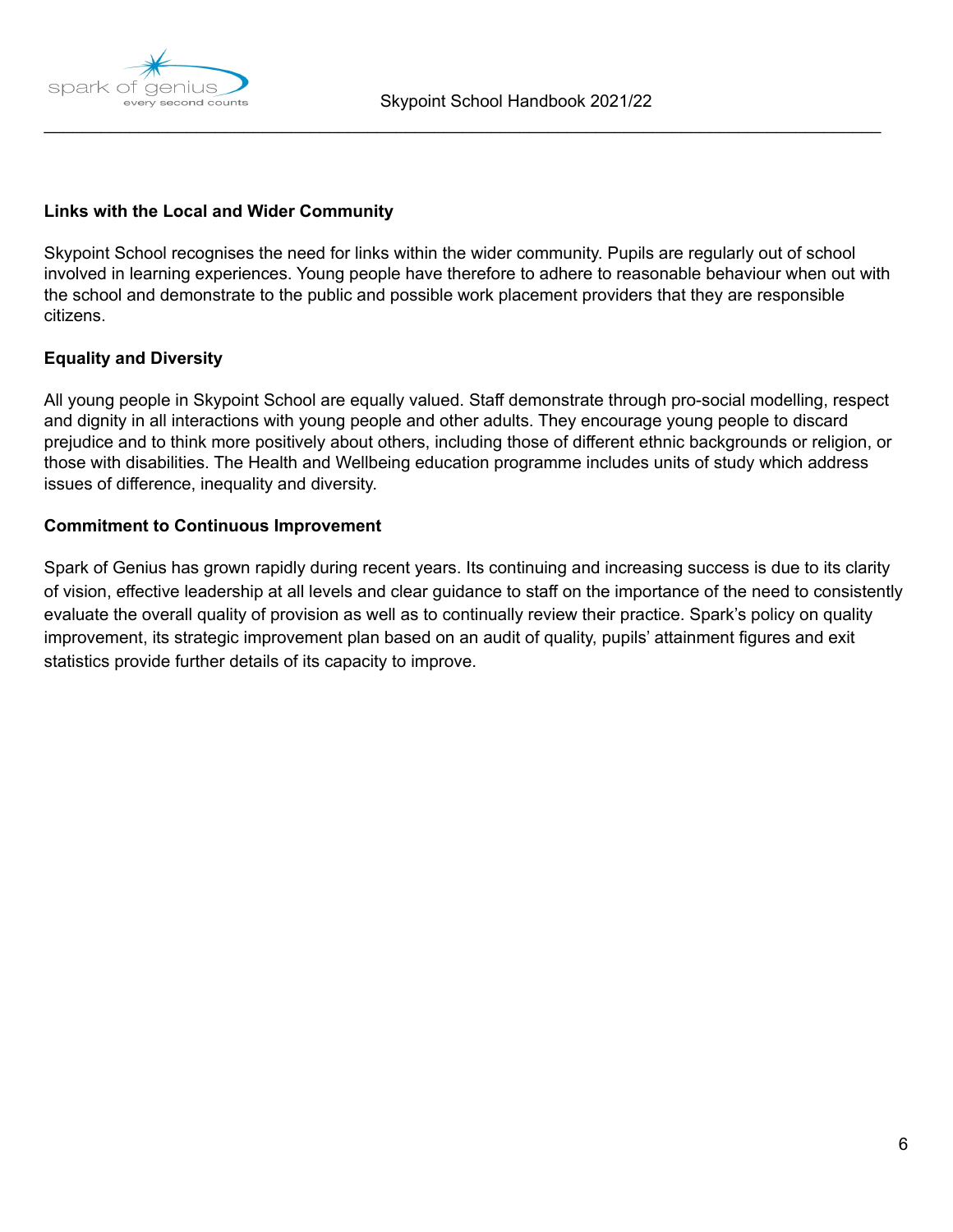

# Skypoint School Handbook 2021/22

| <b>Skypoint School Holidays/In-Sevice Dates 2021/2022</b> |                |                |                 |                      |                 |                                                                                                                 |              |                                |                     |                     |                |                            |                      |                     |    |                 |                  |                      |                      |                 |                     |                |                 |                   |                  |                |                |                     |  |  |
|-----------------------------------------------------------|----------------|----------------|-----------------|----------------------|-----------------|-----------------------------------------------------------------------------------------------------------------|--------------|--------------------------------|---------------------|---------------------|----------------|----------------------------|----------------------|---------------------|----|-----------------|------------------|----------------------|----------------------|-----------------|---------------------|----------------|-----------------|-------------------|------------------|----------------|----------------|---------------------|--|--|
| <b>Pupils on holiday</b>                                  |                |                |                 |                      |                 |                                                                                                                 |              |                                |                     |                     |                |                            |                      |                     |    |                 |                  |                      |                      |                 |                     |                |                 |                   |                  |                |                |                     |  |  |
| <b>Staff only in-service days</b>                         |                |                |                 |                      |                 |                                                                                                                 |              |                                |                     |                     |                |                            |                      |                     |    |                 |                  |                      |                      |                 |                     |                |                 |                   |                  |                |                |                     |  |  |
| <b>Children in School</b>                                 |                |                |                 |                      |                 |                                                                                                                 |              |                                |                     |                     |                |                            |                      |                     |    |                 |                  |                      |                      |                 |                     |                |                 |                   |                  |                |                |                     |  |  |
|                                                           |                |                |                 |                      |                 |                                                                                                                 |              |                                |                     |                     |                |                            |                      |                     |    |                 |                  |                      |                      |                 |                     |                |                 |                   |                  |                |                |                     |  |  |
| August 2021                                               |                |                |                 |                      |                 | September 2021                                                                                                  |              |                                |                     |                     |                |                            | October 2021         |                     |    |                 |                  |                      |                      | November 2021   |                     |                |                 |                   |                  |                |                |                     |  |  |
| S                                                         |                |                |                 |                      |                 | S                                                                                                               |              | S                              |                     |                     |                |                            |                      | S                   | S  |                 |                  |                      |                      |                 | S                   | S              |                 |                   |                  |                |                | S                   |  |  |
| u                                                         | M              | Τ              | W               | h.                   | F               | a                                                                                                               |              | ū                              | M                   | Τ                   | W              | h                          | F                    | a                   | ū  | M               | Τ                | W                    | h                    | F               | a                   | u              | M               | Τ                 | W                | h              | F              | a                   |  |  |
|                                                           | $\overline{2}$ | 3              | 4               | 5                    | $\overline{6}$  | $\overline{7}$                                                                                                  |              |                                |                     |                     | 1              | $\overline{2}$             | 3                    | 4                   |    |                 |                  |                      |                      | 1               | $\overline{2}$      |                | 1               | $\overline{2}$    | 3                | $\overline{4}$ | 5              | 6                   |  |  |
| 8                                                         | 9              | 10             | 11              | 12                   | 13              | 14                                                                                                              |              | 5                              | 6                   | 7                   | 8              | 9                          | 10                   | 11                  | 3  | 4               | 5                | 6                    | 7                    | 8               | 9                   | $\overline{7}$ | 8               | 9                 | 10               | 11             | 12             | 13                  |  |  |
| 15                                                        | 6              | 17             | 18              | 19                   | 20              | 21                                                                                                              |              | 12                             | 13                  | 14                  | 15             | 16                         | 17                   | 18                  | 10 | 11              | 12               | 13                   | 14                   | 15              | 16                  | 14             | 15              | 16                | 17               | 18             | 19             | 20                  |  |  |
| 22                                                        | 23             | 24             | 25              | 26                   | 27              | 28                                                                                                              |              |                                | 19 20               | 21                  | 22             | 23                         | 24                   | 25                  | 17 | 18              | 19               | 20 <sup>1</sup>      | 21                   | 22              | 23                  | 21             | 22              | 23                | 24               | 25             | 26             | 27                  |  |  |
| 29                                                        | 30 31          |                |                 |                      |                 |                                                                                                                 |              | 26                             | 27                  | 28                  | 29 30          |                            |                      |                     | 24 | 25              | 26               | 27                   | 28                   | 29              | 30                  | 28             | 29              | 30                |                  |                |                |                     |  |  |
|                                                           |                |                |                 |                      |                 |                                                                                                                 |              |                                |                     |                     |                |                            |                      |                     | 31 |                 |                  |                      |                      |                 |                     |                |                 |                   |                  |                |                |                     |  |  |
|                                                           |                |                |                 |                      |                 |                                                                                                                 |              |                                |                     |                     |                |                            |                      |                     |    |                 |                  |                      |                      |                 |                     |                |                 |                   |                  |                |                |                     |  |  |
|                                                           | December 2021  |                |                 |                      |                 |                                                                                                                 | January 2022 |                                |                     |                     |                |                            |                      |                     |    | February 2022   |                  |                      |                      |                 | March 2022          |                |                 |                   |                  |                |                |                     |  |  |
| S                                                         |                |                |                 |                      |                 | S                                                                                                               |              | S                              |                     |                     |                |                            |                      | S                   | S  |                 |                  |                      |                      |                 | S                   | S              |                 |                   |                  |                |                | S                   |  |  |
| u                                                         | M              | Τ              | W               | h.                   | F               | a                                                                                                               |              | ū                              | M                   | Τ                   | W              | h                          | F                    | a                   | u  | M               | Τ                | W                    | h.                   | F               | a                   | u              | M               | Τ                 | W                | h              | F              | a                   |  |  |
|                                                           |                |                | $\overline{1}$  | $\overline{2}$       | 3               | 4                                                                                                               |              |                                |                     |                     |                |                            |                      | 1                   |    |                 | $\overline{1}$   | $\overline{2}$       | 3                    | 4               | 5                   |                |                 | $\overline{1}$    | $\overline{2}$   | 3              | $\overline{4}$ | 5                   |  |  |
| 5                                                         | 6              | $\overline{7}$ | 8               | 9                    | 10              | 11                                                                                                              |              | $\overline{2}$                 | $\overline{3}$      | $\overline{4}$      | 5              | $\overline{6}$             | $\overline{7}$       | 8                   | 6  |                 | 8                | 9                    | 10                   | 11              | 12                  | 6              | 7               | 8                 | 9                | 10             | 11             | 12                  |  |  |
| 12                                                        | 3              | 14             | 15              | 16                   | 17              | 18                                                                                                              |              | 9                              | 10                  | 11                  | 12             | 13                         | 14                   | 15                  | 13 | $\overline{4}$  | 15               | 16                   | 17                   | 18              | 19                  | 13             | 14              | 15                | 16               | 17             | 18             | 19                  |  |  |
| 19                                                        | 20             | 21             | $\overline{22}$ | 23                   | $\overline{24}$ | 25                                                                                                              |              | 16                             | 17                  | 18                  | 19             | 20                         | 21                   | 22                  | 20 | 21              | 22               | 23 24                |                      | 25              | 26                  | 20             | $\overline{21}$ | 22                | 23               | 24             | 25             | 26                  |  |  |
| 26                                                        | 27             | 28 29          |                 | 30                   | 31              |                                                                                                                 |              |                                | 23 24               |                     | 25 26 27       |                            | 28                   | 29                  | 27 | 28              |                  |                      |                      |                 |                     | 27             | 28              | 29                | 30 31            |                |                |                     |  |  |
|                                                           |                |                |                 |                      |                 |                                                                                                                 |              | 30 31                          |                     |                     |                |                            |                      |                     |    |                 |                  |                      |                      |                 |                     |                |                 |                   |                  |                |                |                     |  |  |
|                                                           |                |                |                 |                      |                 |                                                                                                                 |              |                                |                     |                     |                |                            |                      |                     |    |                 |                  |                      |                      |                 |                     |                |                 |                   |                  |                |                |                     |  |  |
|                                                           |                | April 2022     |                 |                      |                 |                                                                                                                 |              |                                |                     | <b>May 2022</b>     |                |                            |                      |                     |    |                 | <b>June 2022</b> |                      |                      |                 |                     |                |                 |                   | <b>July 2022</b> |                |                |                     |  |  |
| S                                                         |                |                | W               | Τ                    | F               | S                                                                                                               |              | S                              |                     |                     |                |                            |                      | S                   | S  |                 |                  |                      | т                    | F               | S                   | S              |                 | T                 |                  | Τ              | F              | S                   |  |  |
| ū                                                         | M <sub>1</sub> | $\top$         |                 | h                    |                 | a<br>$\overline{2}$                                                                                             |              | $\mathsf{u}$<br>$\overline{1}$ | M<br>$\overline{2}$ | Τ<br>$\overline{3}$ | W              | h.                         | F<br>$6\overline{6}$ | a<br>$\overline{7}$ | u  | M               |                  | T W                  | h.<br>$\overline{2}$ | $\overline{3}$  | a<br>$\overline{4}$ | $\mathsf{u}$   | M               |                   | W                | h.             |                | a<br>$\overline{2}$ |  |  |
|                                                           | 4              | $\overline{5}$ | $6\overline{6}$ | $\overline{7}$       | $\overline{8}$  | 9                                                                                                               |              | 8                              | 9                   |                     | $\overline{4}$ | $\overline{5}$<br>10 11 12 | 13                   | 14                  | 5  | $6\overline{6}$ | $\overline{7}$   | $\overline{8}$       | $\overline{9}$       | 10 <sub>1</sub> | 11                  | 3              | $\overline{4}$  | 5                 | $6\overline{6}$  | $\overline{7}$ | $\overline{8}$ | 9                   |  |  |
| 3                                                         |                |                |                 |                      | 15              | 16                                                                                                              |              |                                | 15 16               | 17                  |                |                            |                      |                     |    | 12 13           |                  |                      |                      | 17              | 18                  | 10             | 11              |                   |                  | 12 13 14       | 15             | 16                  |  |  |
| 10                                                        | 11             |                |                 | 12 13 14             |                 | 23                                                                                                              |              |                                |                     |                     |                |                            |                      | 18 19 20 21         |    |                 |                  | 14 15 16<br>22 23 24 |                      |                 | 25                  | 17             |                 |                   | 19 20            |                | 22             |                     |  |  |
| 17                                                        | 18             |                |                 | 19 20 21 22<br>28 29 |                 | 30                                                                                                              |              | 29 30 31                       |                     | 22 23 24 25 26 27   |                |                            |                      | 28                  |    | 19 20 21        | 26 27 28 29 30   |                      |                      |                 |                     |                | 18              |                   |                  | 21             |                | 23<br>30            |  |  |
|                                                           |                | 24 25 26 27    |                 |                      |                 |                                                                                                                 |              |                                |                     |                     |                |                            |                      |                     |    |                 |                  |                      |                      |                 |                     |                |                 | 24 25 26 27 28 29 |                  |                |                |                     |  |  |
|                                                           |                |                |                 |                      |                 |                                                                                                                 |              |                                |                     |                     |                |                            |                      |                     |    |                 |                  |                      |                      |                 |                     | 31             |                 |                   |                  |                |                |                     |  |  |
|                                                           |                |                |                 |                      |                 | Please note the above dates are set by West Dunbartonshire Council and should there be any changes we will make |              |                                |                     |                     |                |                            |                      |                     |    |                 |                  |                      |                      |                 |                     |                |                 |                   |                  |                |                |                     |  |  |
|                                                           |                |                |                 |                      |                 |                                                                                                                 |              |                                |                     |                     |                |                            |                      |                     |    |                 |                  |                      |                      |                 |                     |                |                 |                   |                  |                |                |                     |  |  |
| contact as soon as possible                               |                |                |                 |                      |                 |                                                                                                                 |              |                                |                     |                     |                |                            |                      |                     |    |                 |                  |                      |                      |                 |                     |                |                 |                   |                  |                |                |                     |  |  |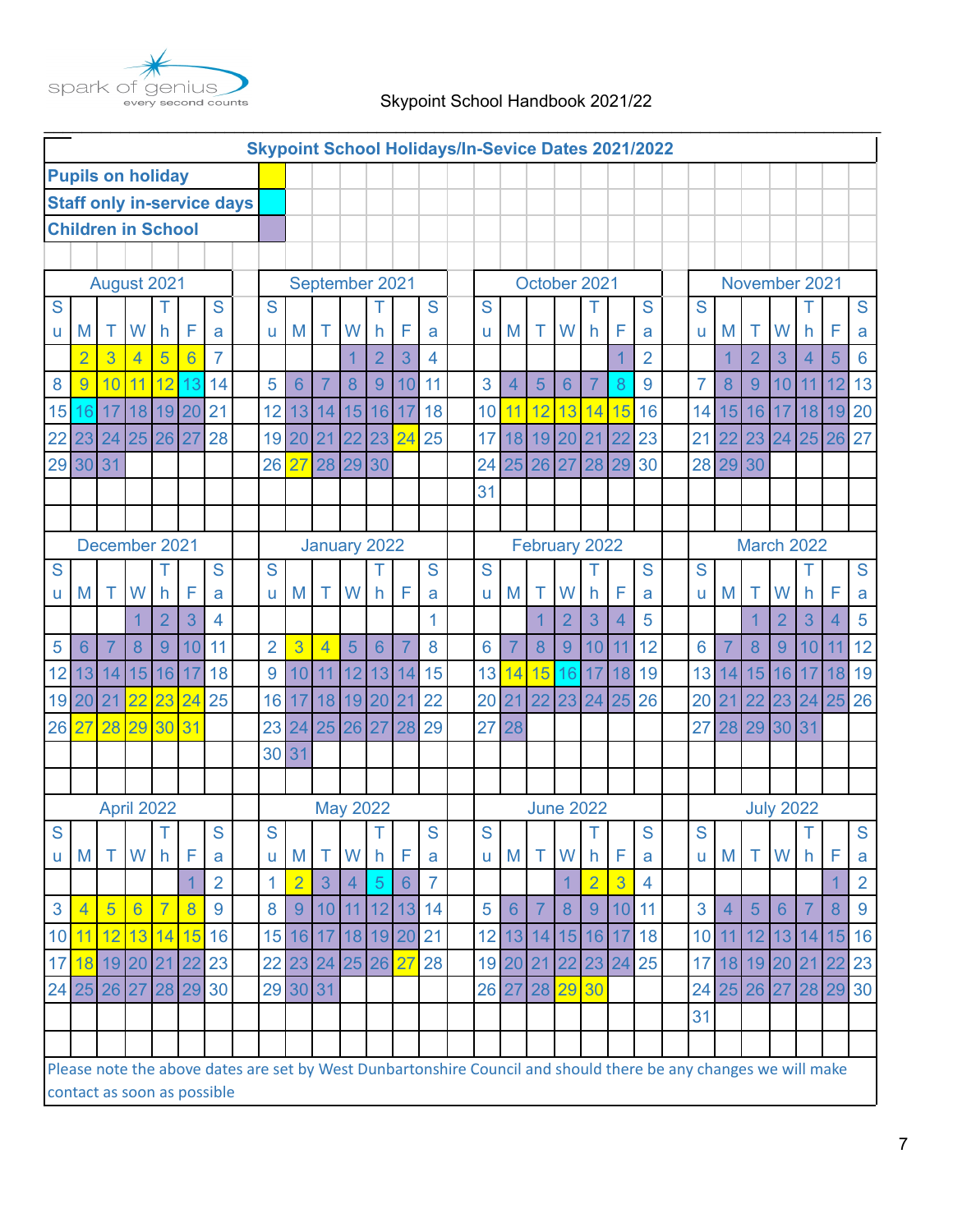

\_\_\_\_\_\_\_\_\_\_\_\_\_\_\_\_\_\_\_\_\_\_\_\_\_\_\_\_\_\_\_\_\_\_\_\_\_\_\_\_\_\_\_\_\_\_\_\_\_\_\_\_\_\_\_\_\_\_\_\_\_\_\_\_\_\_\_\_\_\_\_\_\_\_\_\_\_\_\_\_\_\_\_\_\_\_\_\_

# <span id="page-8-0"></span>School Information

#### **Headteacher – Michelle McEwan Principal Teacher - Kris Stewart**

email – [michelle.mcewan@sparkofgenius.com](mailto:louise.coleman@sparkofgenius.com) email - [kris.stewart@sparkofgenius.com](mailto:kris.stewart@sparkofgenius.com)

### **Principal Teacher - Ewan Carmichael** email - [ewan.carmichael@sparkofgenius.com](mailto:ewan.carmichael@sparkofgenius.com)

Skypoint School Lennox Drive Faifley, Clydebank G81 5JY Telephone – 01389 872058 email - [admin@sparkofgenius.com](mailto:admin@sparkofgenius.com)

## **Useful Contacts:**

| <b>Skypoint Admin</b>           | <b>Head Office</b>              | <b>Regional Lead</b>              |
|---------------------------------|---------------------------------|-----------------------------------|
| Anne Marie Pendergast           | Spark of Genius Training Itd    | Declan Tuer                       |
| <b>Skypoint School</b>          | <b>Trojan House</b>             | <b>Llys</b>                       |
| Lennox Drive                    | <b>Phoenix Business Park</b>    | <b>Enderynion Business Centre</b> |
| Faifley                         | Linwood                         | London Road                       |
| G81 5JY                         | PA1 2BH                         | Corwen                            |
| 01389 872 058                   | Telephone - 0141 587 2710       | <b>LL21 0BD</b>                   |
| skypointadmin@sparkofgenius.com | Website - www.sparkofgenius.com | declan.tuer@caretech-uk.com       |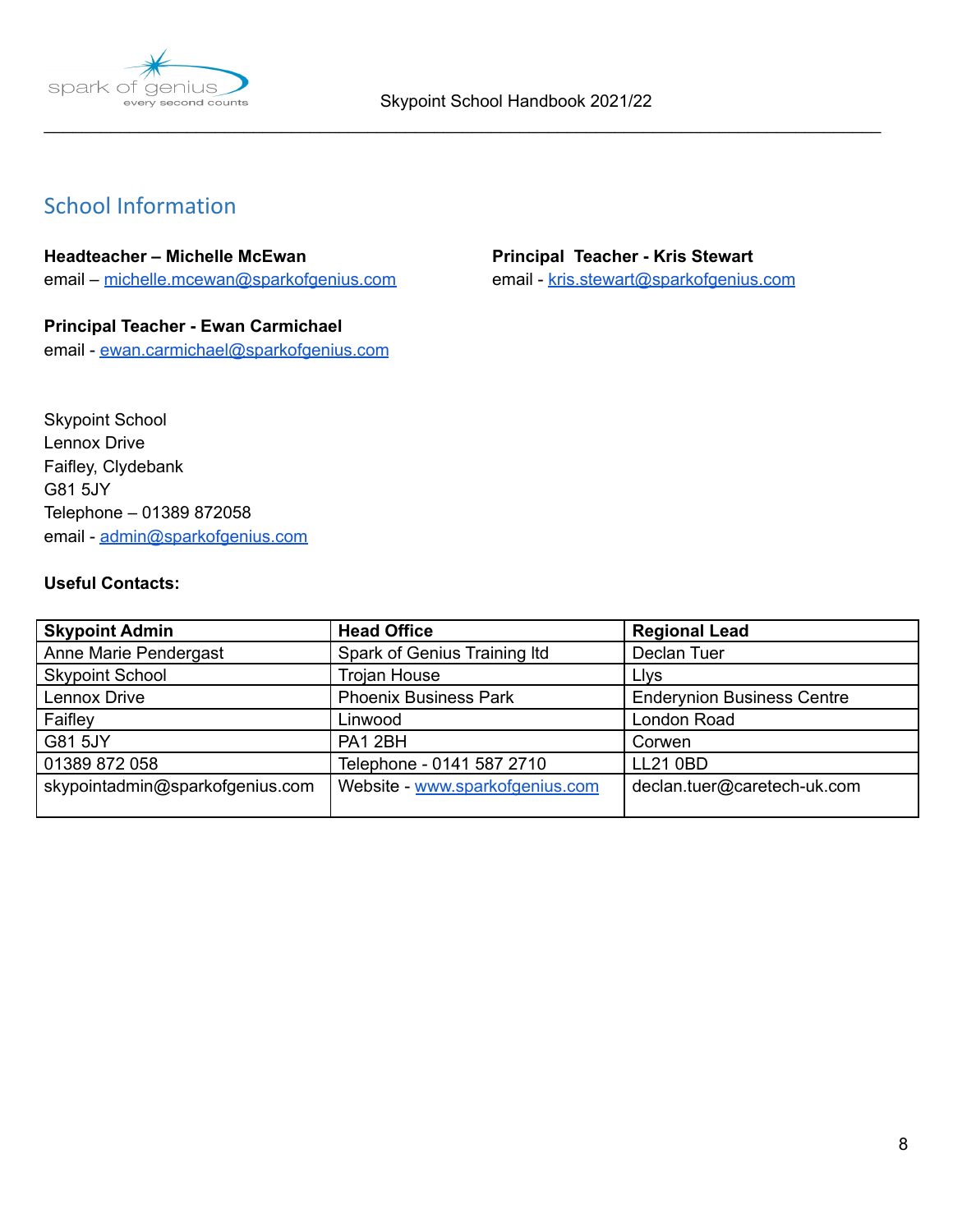

# **About Our School**

Skypoint School is located in Faifley, Clydebank. Pupils come to us from a number of different authorities including West Dunbartonshire, East Dunbartonshire, Edinburgh, Renfrewshire, East Renfrewshire, Argyll and Bute, North Lanarkshire, South Lanarkshire, East Lothian, Leeds and Stockton

\_\_\_\_\_\_\_\_\_\_\_\_\_\_\_\_\_\_\_\_\_\_\_\_\_\_\_\_\_\_\_\_\_\_\_\_\_\_\_\_\_\_\_\_\_\_\_\_\_\_\_\_\_\_\_\_\_\_\_\_\_\_\_\_\_\_\_\_\_\_\_\_\_\_\_\_\_\_\_\_\_\_\_\_\_\_\_\_

At present the age range is 10 – 18 and capacity of the school is 45, spread across the broad general education and senior phase.

The school has the provision to offer a number of learning experiences including having access to an onsite Gym Hall, Woodwork Department and access to a music studio and hospitality kitchen.

The building has several rooms to allow smaller groups of children and young people to access support from staff. Each child and young person has access to modern technological equipment; there is a library, break out rooms and Physical Education facilities on site and within the local community.

Teachers are on site, with support from Educational Assistants and the school Management Team.

### School Day

School starts at 8.45am for all children and finishes at 3.30pm Monday to Thursday and finishes at 1.00pm on a Friday. All breaks and lunches are seen as teaching time and are supervised. Below is a sample of our Senior timetable. The timings are slightly different for the Broad General class.

### **PERIOD/BREAK TIMES**

| <b>PERIOD</b> | <b>TIME</b>     | <b>BREAK</b>                | <b>LUNCH</b>    |
|---------------|-----------------|-----------------------------|-----------------|
|               | $09:15 - 10:10$ | SKYE 09:55 - 10:10          | $11:45 - 12:15$ |
| 2             | $10:10 - 11:05$ |                             |                 |
| 3             | $11:20 - 12:15$ | BGE 10:10 -10:25            | $12:15 - 12:45$ |
| 4             | $12:15 - 13:10$ |                             |                 |
| 5             | 13:40 - 14:35   | <b>SENIOR 11:05 - 11:20</b> | $13:10 - 13:40$ |
| 6             | 14:35 - 15:30   |                             |                 |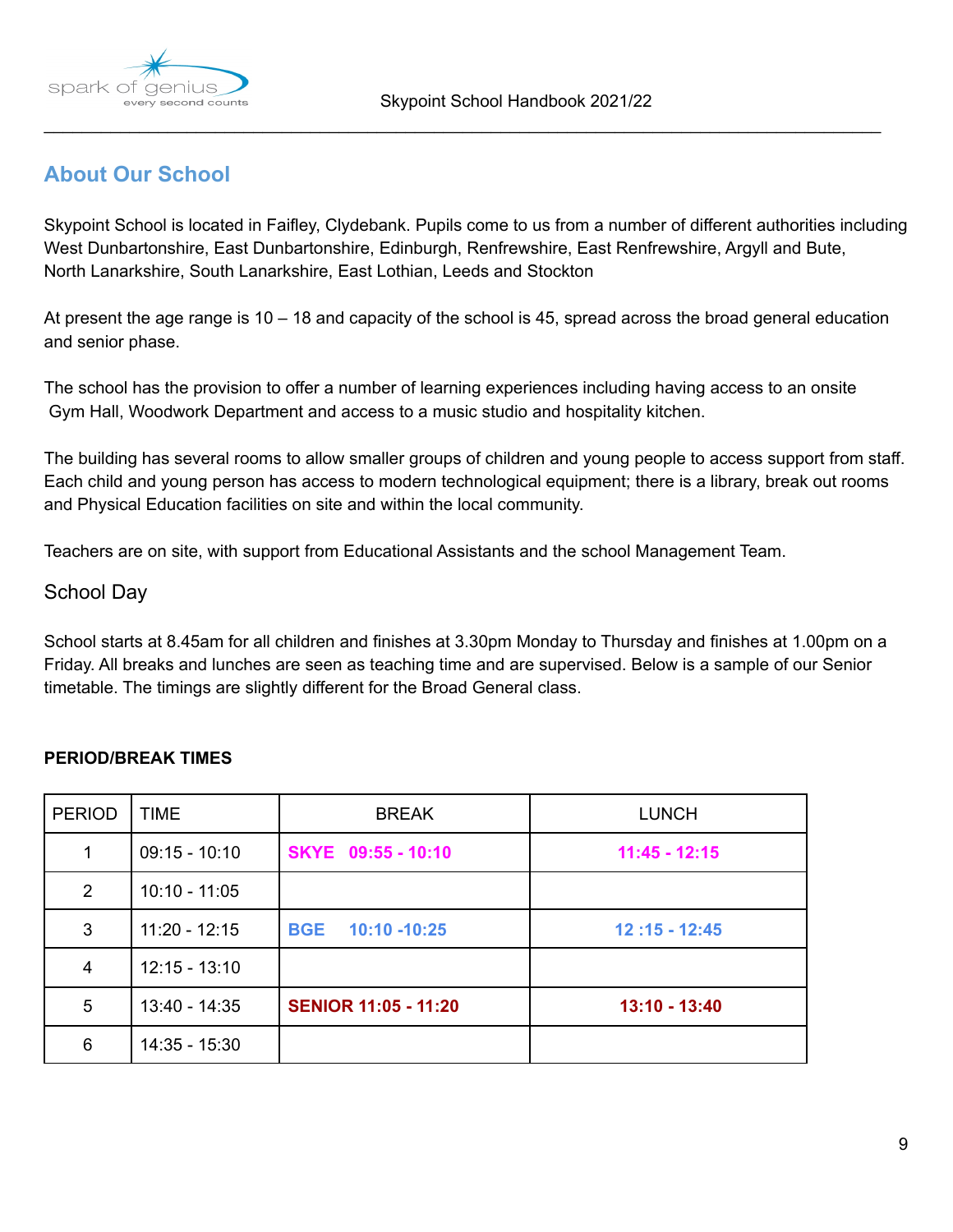

#### **Pupil Attendance and Absence**

It is the responsibility of parents and carers to inform the school of any absence. Parents and carers are asked to contact the school, outlining the reason for absence along with the expected return. The school office is open between 8.30am and 3.30pm. Attendance is taken twice a day, morning and afternoon. This information is continually monitored and reported back to the relevant authority when required.

\_\_\_\_\_\_\_\_\_\_\_\_\_\_\_\_\_\_\_\_\_\_\_\_\_\_\_\_\_\_\_\_\_\_\_\_\_\_\_\_\_\_\_\_\_\_\_\_\_\_\_\_\_\_\_\_\_\_\_\_\_\_\_\_\_\_\_\_\_\_\_\_\_\_\_\_\_\_\_\_\_\_\_\_\_\_\_\_

Pupils achieving 100% attendance each month are placed in a raffle where they can be awarded a prize. One pupil is drawn on a monthly basis.

The school cannot authorise absence for holidays etc during term time.

#### **School Uniform**

Our current school uniform is Navy/Black jumper, white polo shirt, black/grey trousers, jeans or plain jogging bottoms.

A change of clothing should be worn when attending PE. There are forms of dress which are unacceptable in school, such as items of clothing which:

- Clothes which encourage faction (such as football colours)
- Clothes which are a health or safety risk
- Clothes which may damage the school building
- Clothes which may provoke other pupils
- Clothes which are offensive or indecent
- Clothes which encourage the use of alcohol or tobacco

#### **School Meals**

Because eating and drinking are such a vital part of our educational curriculum, all children attending Skypoint School are provided with free meals and snacks. This includes a hot meal at lunch, toast or cereal at breakfast, fresh fruit and water throughout the day. If pupils have a special dietary requirement, please contact the school to discuss.

As a Health Promoting School we would ask for your cooperation in promoting healthy eating by sending in healthy snacks where appropriate.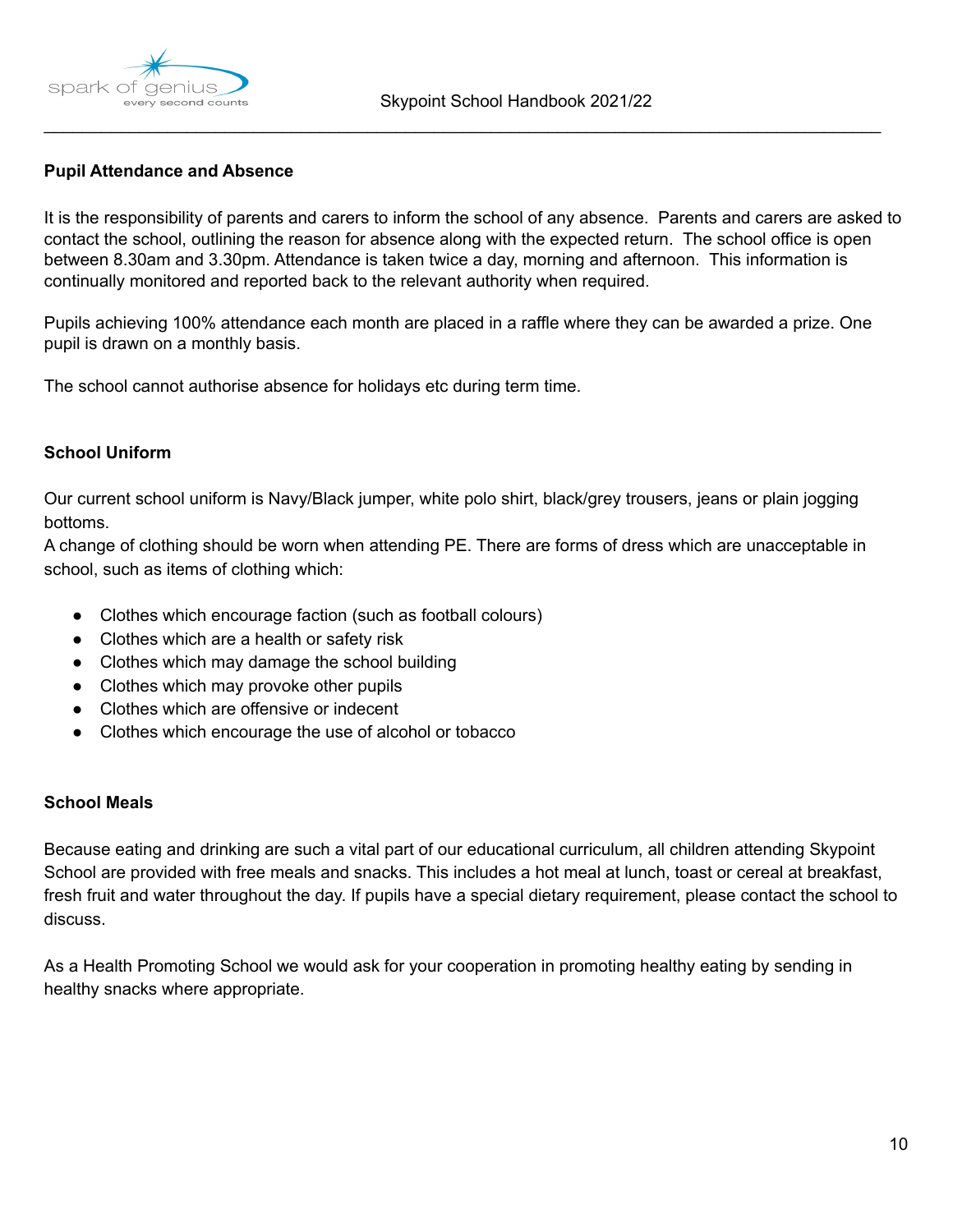

## **Transport**

Transport to and from school is based on the local authority agreement and the Educational Psychologist will apply directly to the local authority transport section. Once transport has been agreed the local authority should confirm in writing the details of your child's transport arrangements. (The Contractor's name and telephone number)

\_\_\_\_\_\_\_\_\_\_\_\_\_\_\_\_\_\_\_\_\_\_\_\_\_\_\_\_\_\_\_\_\_\_\_\_\_\_\_\_\_\_\_\_\_\_\_\_\_\_\_\_\_\_\_\_\_\_\_\_\_\_\_\_\_\_\_\_\_\_\_\_\_\_\_\_\_\_\_\_\_\_\_\_\_\_\_\_

If a child is absent from school for any reason it is the responsibility of the parent to inform the transport company. On any occasion when a parent wishes to have a child collected from school other than by the usual transport we ask that they contact Kris, Michelle or Anne Marie at the school.

#### **Children Leaving School Premises**

Our school policy is that pupils remain under the supervision of staff members at all times of the school day and only leave the premises on organised outings accompanied by staff members or with staff permission and it's safe to do so.

If any pupils abscond from school without permission, staff will contact the parent/carer and if deemed necessary the police will be called.

It is our policy to request parental permission on an annual basis for local outings, and for outings which are significantly different we request special parental permission for each occasion.

### **Behaviour Support**

Positive behaviour management is the basis for allowing us to achieve our aims. All staff are assessed on a mandatory basis in Therapeutic Crisis Intervention. This training is focused on raising the self-esteem of pupils and helps them to find new strategies to help them regulate their behaviour, by showing them that they are valued, and that they can have successful and positive futures by focusing on their education within a new environment and using new tools.

With reference to Rights Respecting Schools. It is the right of every pupil to feel safe and to have access to an appropriate curriculum. It is the right of every member of staff to feel safe and to be supported by colleagues and management.

In our situation, where children have complex support needs, we require to protect vulnerable children and enable children with challenging behaviours to learn appropriate behaviour in a range of settings. We must at all times strive to maintain the dignity of each pupil. At the heart of our position is the belief that behaviour is a means of communication, and, where behaviour is challenging to the services, pupils should be guided and supported towards a more acceptable means of communication.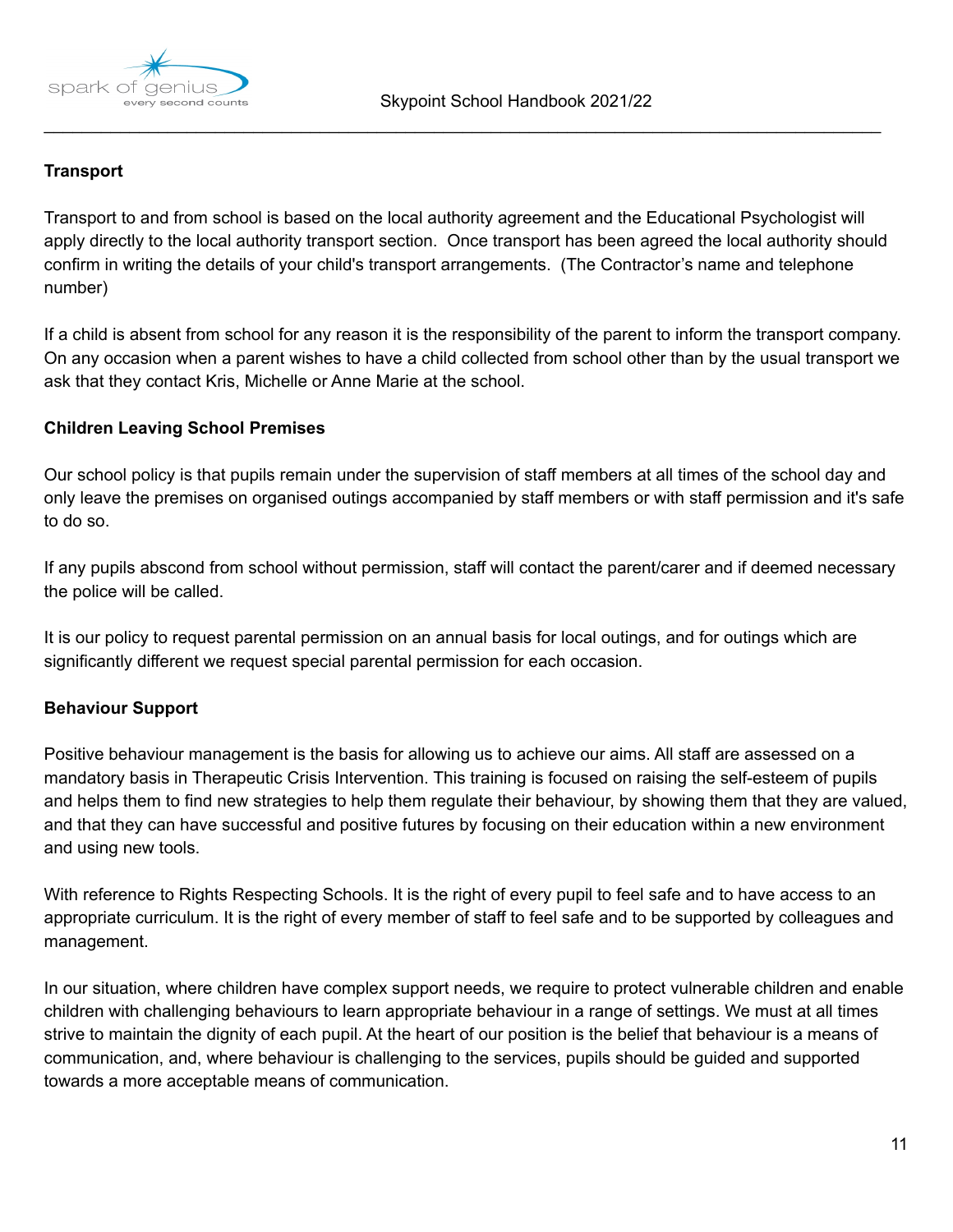

To this end we structure individual strategies for each pupil who exhibits challenging behaviour. These are known to all staff and ensure an appropriate and systematic response at all times which is aimed at eventually enabling pupils to gain control of their own behaviour. As with all our approaches, parents are fully consulted about decisions taken regarding difficult behaviour.

\_\_\_\_\_\_\_\_\_\_\_\_\_\_\_\_\_\_\_\_\_\_\_\_\_\_\_\_\_\_\_\_\_\_\_\_\_\_\_\_\_\_\_\_\_\_\_\_\_\_\_\_\_\_\_\_\_\_\_\_\_\_\_\_\_\_\_\_\_\_\_\_\_\_\_\_\_\_\_\_\_\_\_\_\_\_\_\_

In the very rare event that our Behaviour Support Policy fails, exclusion would be used as a last resort. It is our policy to recognise that challenging behaviours in our pupils are almost always part of the particular difficulty and / disability. Thus, we strive to deal with the behaviour and still value the child or young person.

# **Statement on bullying**

The school has a clear policy on tackling and preventing bullying, and all instances of alleged bullying are carefully investigated and reported where necessary. There are a number of elements in our anti-bullying strategy, foremost of which is the work of the staff in raising awareness of issues relating to bullying, cyber-bullying and developing confidence in pupils. This includes the delivery of an IDL Day on the theme of Anti-bullying for all pupils.

The school has staff trained in Anti-Bullying, Cyber-bullying and Internet Safety and is a member of CEOP. Dealing with bullying behaviour and internet safety are embedded in course work at appropriate stages. Our aim is that all pupils will feel safe in Skypoint School and will know how to seek appropriate support should they encounter bullying behaviour.

### **Safeguarding**

We aim to ensure that we deliver all of these commitments in a safe learning environment. We are committed to safeguarding and promoting the welfare of children and young people and expect all staff, volunteers and other third parties to share this commitment. The safety of our pupils is our number one priority.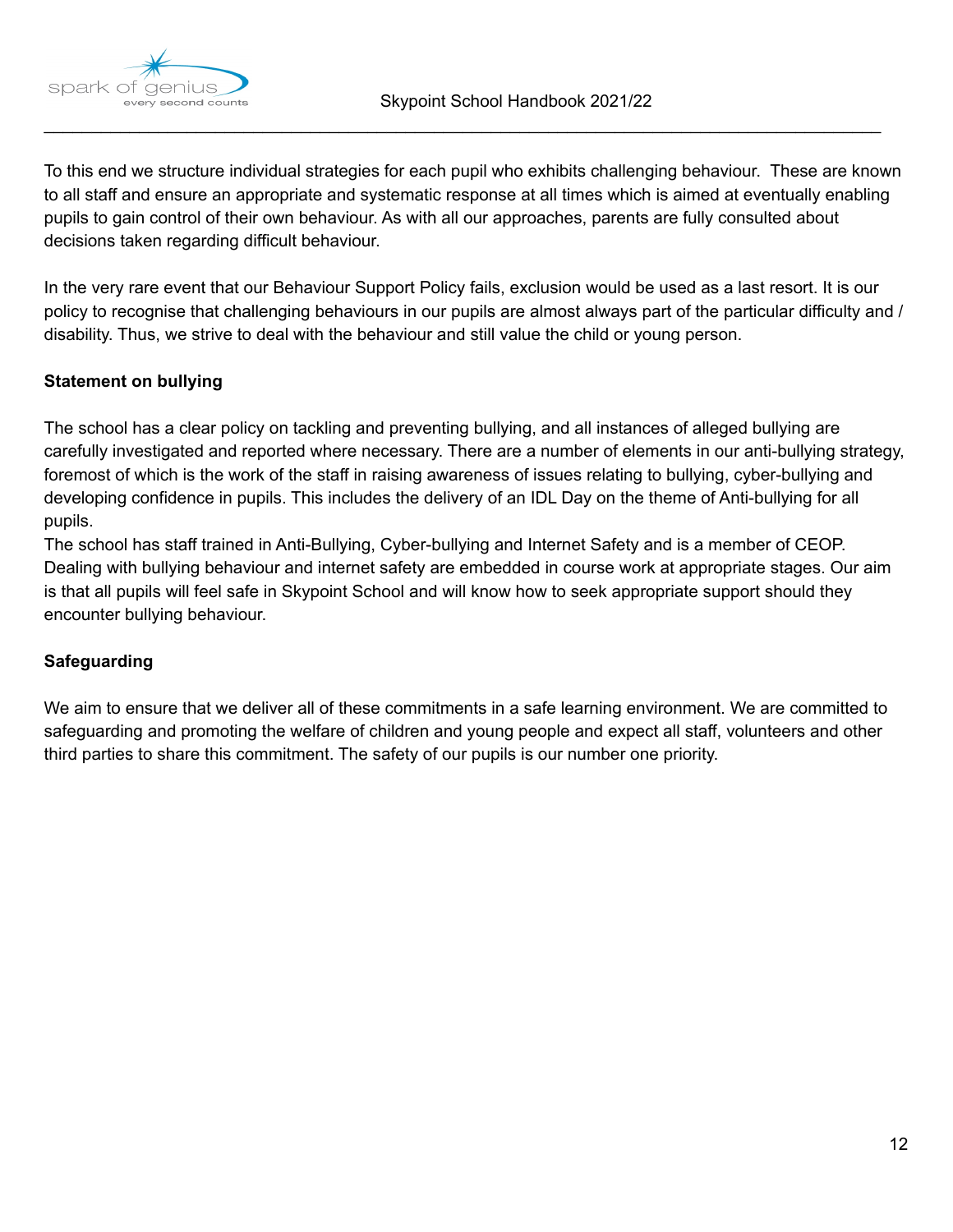

<span id="page-13-0"></span>\_\_\_\_\_\_\_\_\_\_\_\_\_\_\_\_\_\_\_\_\_\_\_\_\_\_\_\_\_\_\_\_\_\_\_\_\_\_\_\_\_\_\_\_\_\_\_\_\_\_\_\_\_\_\_\_\_\_\_\_\_\_\_\_\_\_\_\_\_\_\_\_\_\_\_\_\_\_\_\_\_\_\_\_\_\_\_\_

# **School Improvement Plan**

#### **Who do we consult?**

When developing our Improvement plan, we collect the views of children, parents/carers and staff.

All staff are regularly consulted through regular planned staff meetings and through self-evaluation learning conversations. In addition all staff are asked to participate in the annual staff survey.

Children's views are sought through class discussion, evaluation of topics and events and by means of questionnaires. The Pupil Council and Spark Parliament meet regularly and these groups are used as a vehicle to discuss school improvement, raise issues and feedback to staff any concerns that are raised by the children.

Parents' and Carers' views are sought through regular communication and discussion and through link meetings, pastoral visits, open days, education reviews and biannual surveys. Feedback forms from IEPs and reports are included in the Pupil Support Planning process.

The opinions of partners and other services supporting the work of the school are also sought through discussion at LAAC meetings, Education Reviews and annual stakeholder surveys. All information gathered is collated and used to assist us to identify next steps and areas for improvement.

#### **Spark of Genius Schools' Improvement Planning Priorities 2021/22**

#### **Improvement Priority – Strategic targets**

1. Take a collegiate approach to streamline self evaluation and moderation approaches to evaluate the standard of learning and teaching

Local Targets

2. Improve and enhance pupil participation

3. Provide opportunities for targeted mental health support for pupils and staff

4. Enhance the school environment and improve learning areas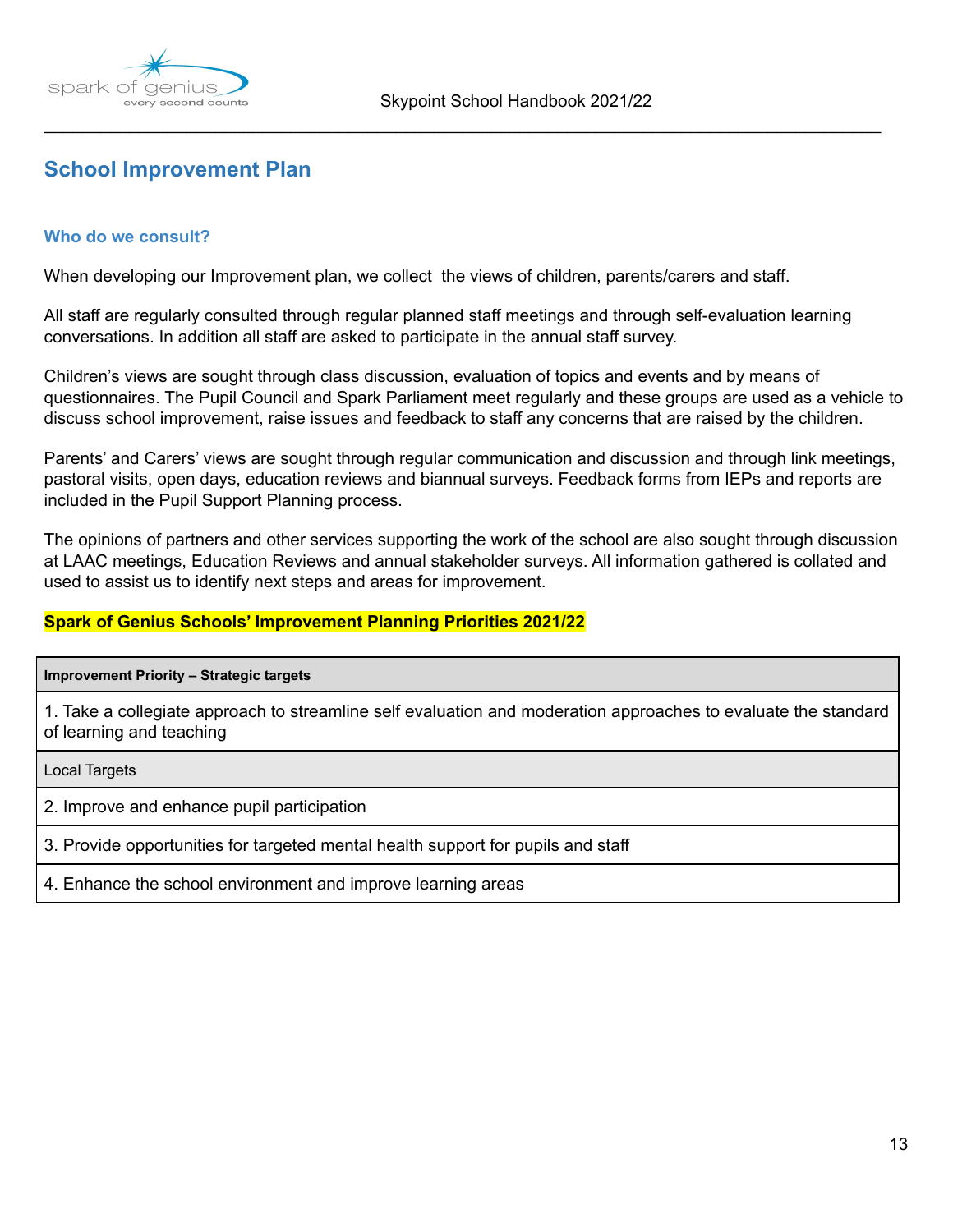



# **School Inspection 2019**

In November 2019, a team of inspectors from Education Scotland visited Spark of Genius, Skypoint School. During their visit, they talked to parents/carers and children and young people, and worked closely with the Headteacher and staff.

\_\_\_\_\_\_\_\_\_\_\_\_\_\_\_\_\_\_\_\_\_\_\_\_\_\_\_\_\_\_\_\_\_\_\_\_\_\_\_\_\_\_\_\_\_\_\_\_\_\_\_\_\_\_\_\_\_\_\_\_\_\_\_\_\_\_\_\_\_\_\_\_\_\_\_\_\_\_\_\_\_\_\_\_\_\_\_\_

The Inspectors found the following strengths in the school's work:

- Across the school, all education staff have caring, supportive relationships with children and young people. They help learners to feel safe, comfortable and confident in seeking support when anxious or distressed
- Education staff know children and young people very well. Teachers, teaching assistants and subject instructors work well in partnership to help children and young people remain focused and on task with their learning.
- The school's success in supporting previously disengaged children and young people to make progress with their learning. Children and young people are attaining particularly well in literacy and numeracy.
- Children and young people are improving their confidence and developing their ability to communicate effectively with others. They are able to try new things, make friends and engage well in the community.

A more detailed report can be obtained following the undernoted link:

<span id="page-14-0"></span>https://education.gov.scot/education-scotland/inspection-reports/reports-page/?id=4371

# **Curriculum**

#### **Bringing learning to life and life to learning.**

Curriculum for Excellence is now being introduced across Scotland for all 3-18 year olds – wherever they learn. It aims to raise standards, prepare our children for a future they do not yet know and equip them for jobs of tomorrow in a fast changing world.

Curriculum for Excellence enables professionals to teach subjects creatively, to work together across the school and with other schools, to share best practice and explore learning together.



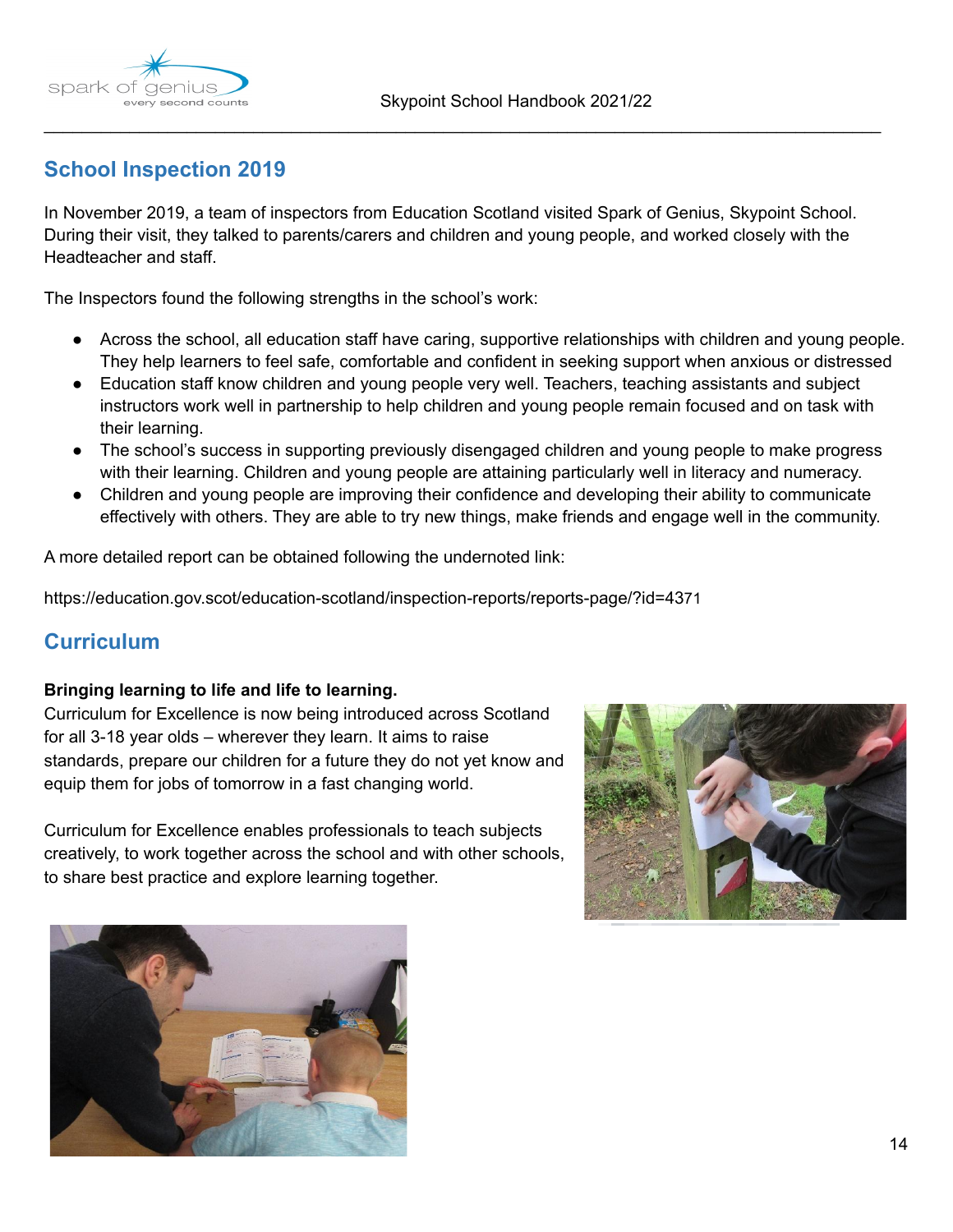

Teachers and practitioners will share information to plan a child's "learning journey", helping their progression from primary to secondary and beyond, ensuring the transition is smooth. They'll ensure children continue to work at a pace they can cope with and with a challenge they can thrive on.

\_\_\_\_\_\_\_\_\_\_\_\_\_\_\_\_\_\_\_\_\_\_\_\_\_\_\_\_\_\_\_\_\_\_\_\_\_\_\_\_\_\_\_\_\_\_\_\_\_\_\_\_\_\_\_\_\_\_\_\_\_\_\_\_\_\_\_\_\_\_\_\_\_\_\_\_\_\_\_\_\_\_\_\_\_\_\_\_

Curriculum for Excellence balances the importance of knowledge and skills. Every child is entitled to a broad and deep general education, whatever their level and ability. Every single teacher and practitioner will be responsible for Literacy and Numeracy – the language and numbers skills that unlock other subjects and are vital to everyday life.

It develops skills for learning, life and work to help young people go on to further study, secure work and navigate life. It brings real life into the classroom, making learning relevant and helps young people apply lessons to their life beyond the classroom. It links knowledge in one subject area to another helping children understand the world and make connections. It develops skills so that children can think for themselves, make sound judgements, challenge, enquire and find solutions.

### **The Eight Curriculum areas are:**

- $\bullet$  Expressive Arts including art and design, dance, drama and music.
- Health and Wellbeing mental, emotional, social and physical wellbeing, PE, food and health, substance misuse and relationships, sexual health and parenthood.
- Languages listening and talking, reading and writing in literacy and English.
- Mathematics including analysing information, solving problems and assessing risk.
- Religious and Moral Education (denominational and non-denominational) learning about Christianity, other world religions, and developing values and beliefs.
- Sciences understanding important scientific concepts across planet Earth, forces, electricity and waves, biological systems, materials and topical science.
- Social Studies understanding people, place and society in the past and present including history, geography and modern studies.
- Technologies including computing, food, craft and design.

In 2014/15 new National 3, 4 and 5 qualifications were implemented. Our curriculum was updated to take account of and support the new approaches to learning and teaching. There's personal support to help young people fulfil their potential and make the most of their opportunities with additional support whenever that's needed.

There is an emphasis on all staff to look after our pupils' Health and Wellbeing, and to ensure that the school is a place where children feel safe and secure. Ultimately, Curriculum for Excellence aims to improve our children's life chances, to nurture successful learners, confident individuals, effective contributors, and responsible citizens, building on Scotland's reputation for great education. The parentzone website listed below contains more information.

http://www.educationscotland.gov.uk/parentzone/cfe/index.asp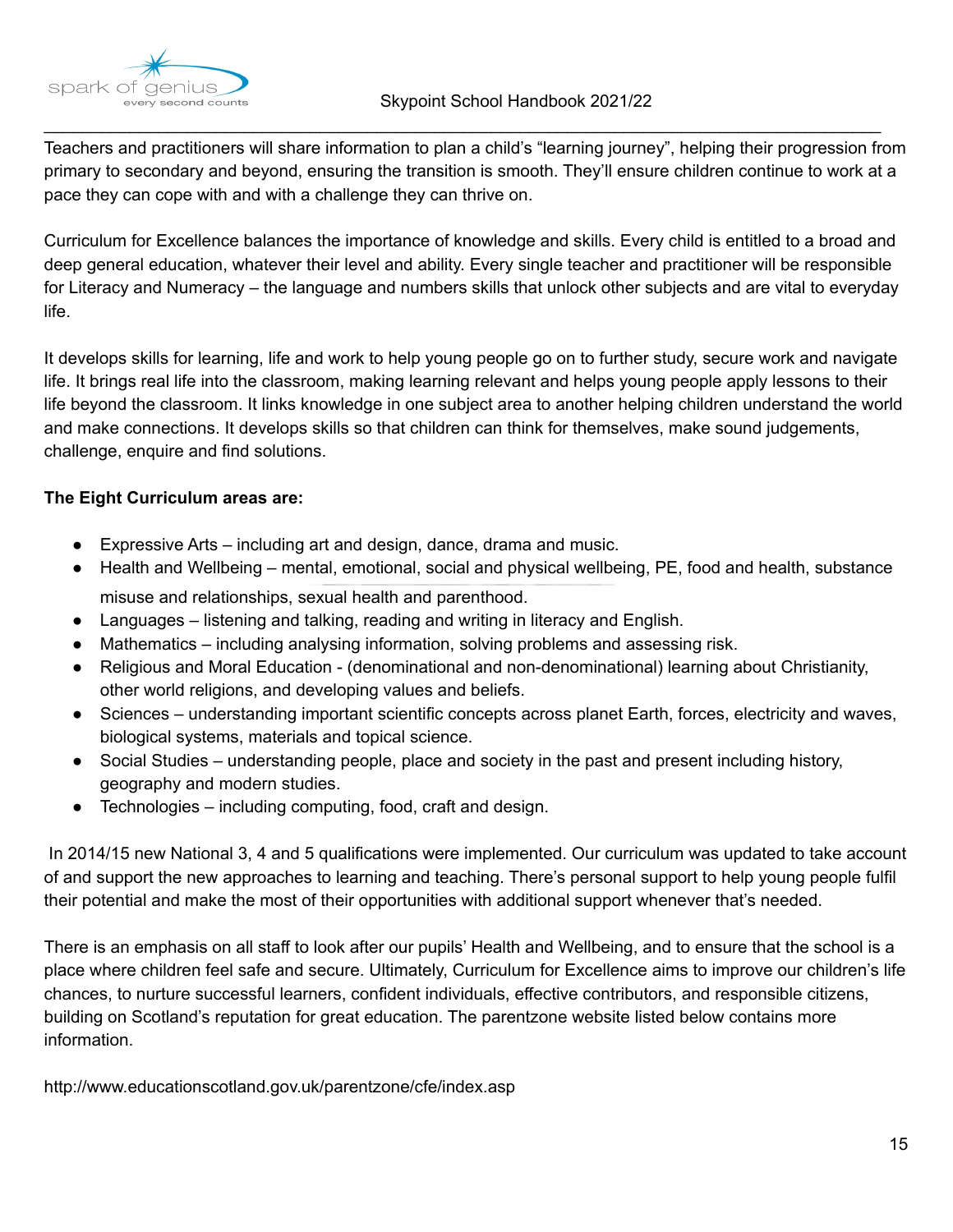



*Photo: Pupils litter picking at local beach*

# <span id="page-16-0"></span>**Assessment and Reporting**

#### **Tracking learners' progress**

When pupils start within the school, diagnostic assessment is used to determine any gaps in Literacy and Numeracy and a Strengths and Difficulties questionnaire is completed to assess any Health and Wellbeing needs.

Various types of assessment is used throughout a pupil's educational journey. This measures progress in a number of areas, including skills for life, learning and work. This information is used to inform the IEP (Individualised Education Plan) where necessary.

This allows parents, teachers and other professionals to have a clear picture of how the pupils are progressing. This also allows the school staff to identify the next steps in learning and to inform the parents and carers of the progress and achievement made.

#### **School reports and educational reviews.**

When a pupil starts their school placement, an assessment period will begin, usually six weeks. Staff will collate the relevant information and arrange for an initial review to take place. This will involve the lead teacher, pupil, parents and carers along with other relevant professionals. The initial review will provide the opportunity to discuss the future plans and support in order to allow the pupils to meet their potential.

Education reviews will take place twice per school year, allowing the parents/carers and professionals to meet and discuss the progress made as well as plan for the future. This also gives the opportunity to look through the pupils 'learning journey' to see the experiences and outcomes achieved.

In addition to this, interim reporting and end of year reporting will take place in the form of a report card or parental/carer meeting .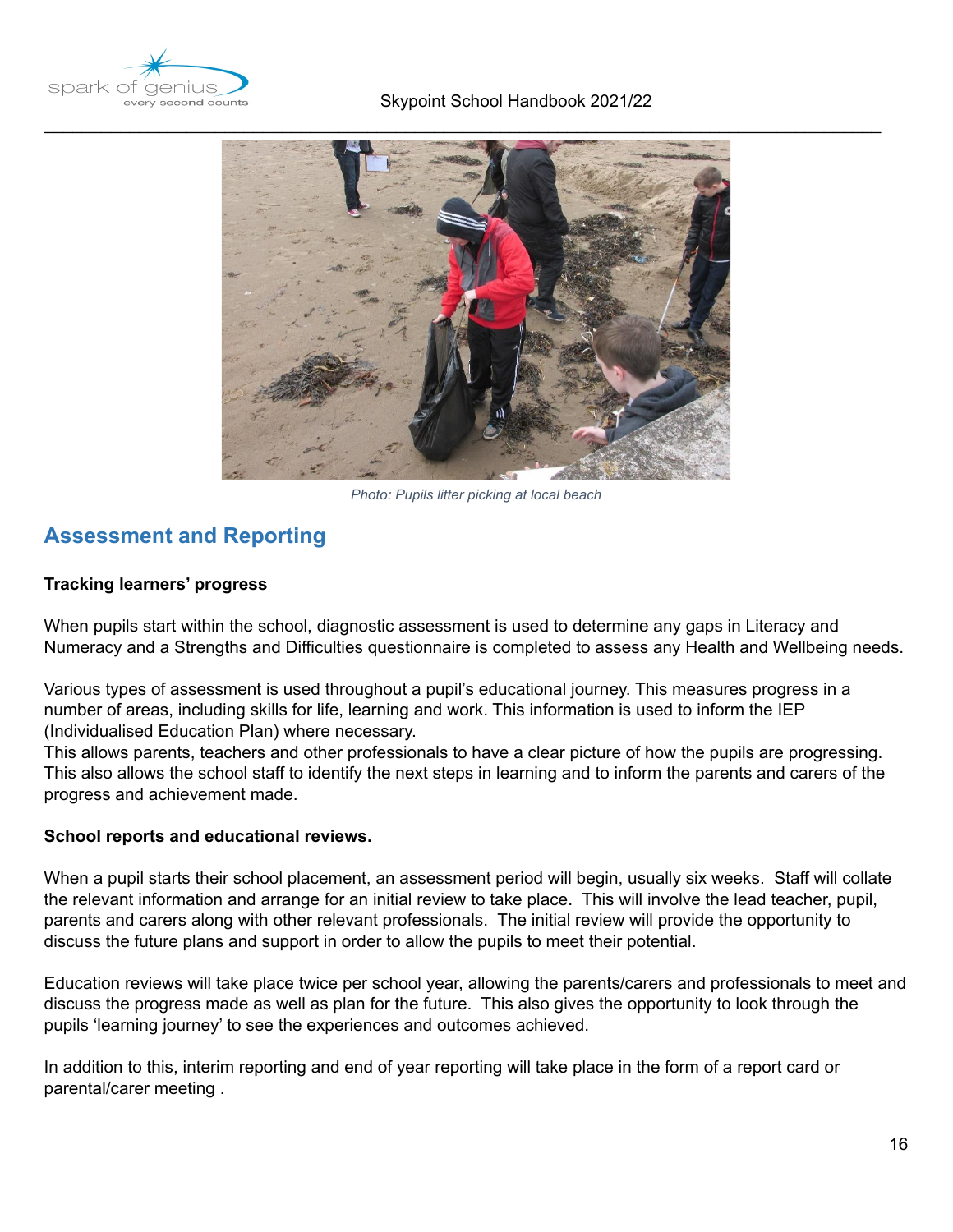



# **Transitions**

The first eligible school leaving date for most young people is 31 May in S4. This applies to young people whose fifth birthday fell between 1 March and 30 September in the year they entered P1. Younger pupils in a year group cannot leave before December in S5.

<span id="page-17-0"></span>\_\_\_\_\_\_\_\_\_\_\_\_\_\_\_\_\_\_\_\_\_\_\_\_\_\_\_\_\_\_\_\_\_\_\_\_\_\_\_\_\_\_\_\_\_\_\_\_\_\_\_\_\_\_\_\_\_\_\_\_\_\_\_\_\_\_\_\_\_\_\_\_\_\_\_\_\_\_\_\_\_\_\_\_\_\_\_\_

In Skypoint School the support provided by school staff and other partners such as Skills Development Scotland is personalised to meet each young person's needs. Skills Development Scotland visits the school throughout the year and supports the young people in preparation for moving onto a positive destination. This includes support with college or job applications, CV writing and interview skills. All young people should receive the correct amount rather than the same amount of information, advice and support in order to help them enter and sustain a positive destination. For young people who do not immediately enter a positive destination on leaving school, support from Skills Development Scotland will continue until they find a suitable opportunity.

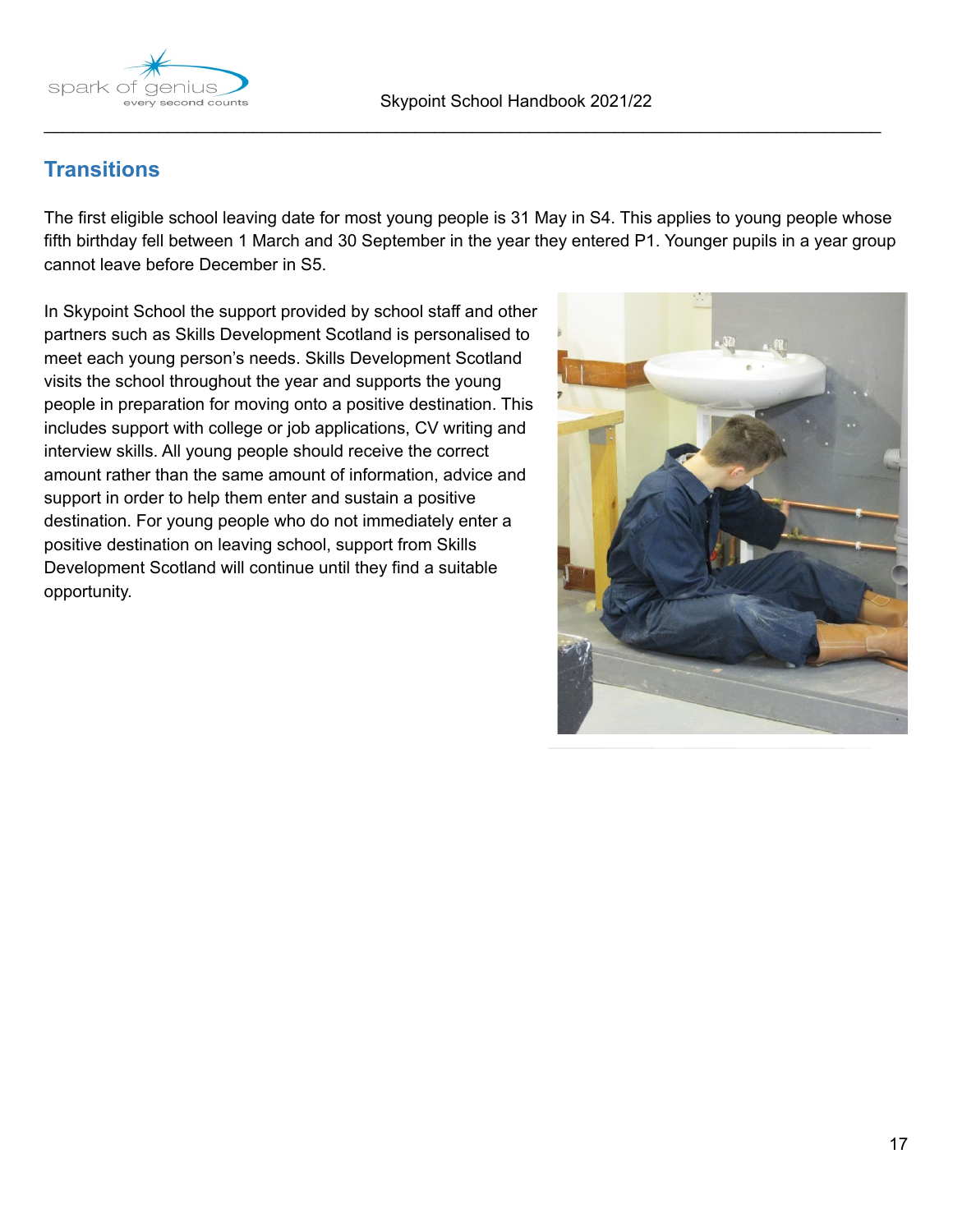

# **Wider Achievement**

At Skypoint School we recognise the importance of celebrating and rewarding our pupil's wider achievements. We have recently introduced a number of awards that do just that and allow pupils to develop as individuals.

\_\_\_\_\_\_\_\_\_\_\_\_\_\_\_\_\_\_\_\_\_\_\_\_\_\_\_\_\_\_\_\_\_\_\_\_\_\_\_\_\_\_\_\_\_\_\_\_\_\_\_\_\_\_\_\_\_\_\_\_\_\_\_\_\_\_\_\_\_\_\_\_\_\_\_\_\_\_\_\_\_\_\_\_\_\_\_\_



ASDAN is a pioneering curriculum development organisation and awarding body, offering programmes and qualifications that explicitly grow skills for learning, skills for employment and skills for life.





JASS provides a structured accredited learning programme which can be easily managed and

delivered by primary and secondary school teachers, youth workers and voluntary

organisations to young people from P6 – S2.

Pupils have the opportunity to have fun and to achieve. JASS builds on what they are already interested in and introduces them to some new activities and interests.

The programme is designed to build 'roundness of character', in line with A Curriculum for Excellence.



The Duke of Edinburgh is the latest edition to the wider achievement opportunities offered within the Caledonian Campus. The Duke of Edinburgh's Award programmes take between one to four years to complete, and they must be completed by the participant's twenty-fifth birthday. There are around 300,000 participants annually. The programmes are at three progressive levels which, if successfully completed, lead to a Bronze, Silver or Gold Duke of Edinburgh's Award.

With assistance from adult Leaders, participants select and set objectives in each of the following areas:

- **Volunteering**: undertaking service to individuals or the community.
- **Physical**: improving in an area of sport, dance or fitness activities.
- **Skills:** developing practical and social skills and personal interests.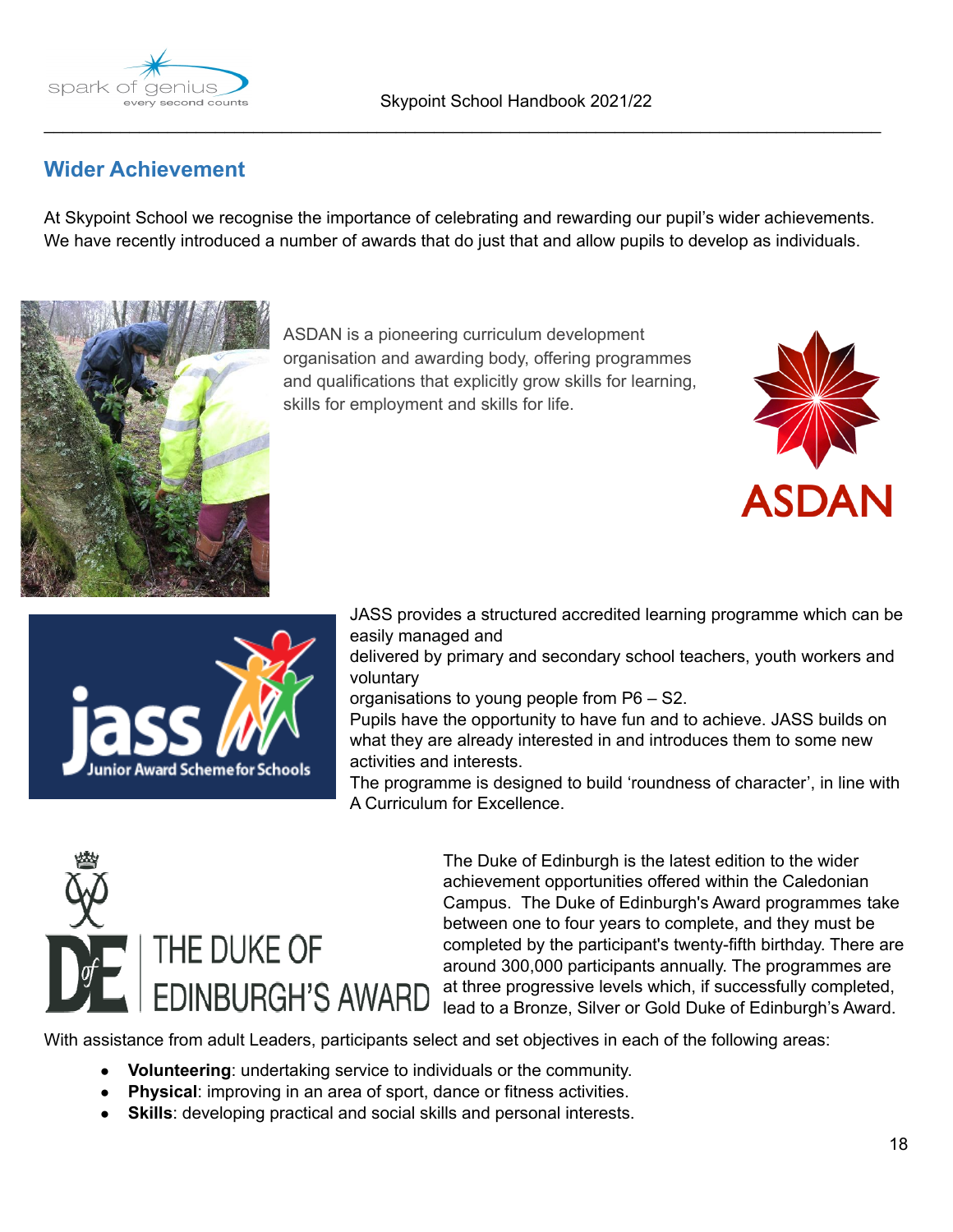

● **Expedition**: planning, training for and completion of an adventurous journey in the UK or abroad.

\_\_\_\_\_\_\_\_\_\_\_\_\_\_\_\_\_\_\_\_\_\_\_\_\_\_\_\_\_\_\_\_\_\_\_\_\_\_\_\_\_\_\_\_\_\_\_\_\_\_\_\_\_\_\_\_\_\_\_\_\_\_\_\_\_\_\_\_\_\_\_\_\_\_\_\_\_\_\_\_\_\_\_\_\_\_\_\_

● At Gold level, participants must do an additional fifth **Residential** section, which involves staying and working away from home for five days, doing a shared activity.

To achieve an award, the participant must work on each section for a minimum period of time, and must be monitored and assessed by someone with knowledge of the chosen activities. Each progressive level demands more time and commitment from participants: Bronze 3–6 months; Silver: 6–9 months; Gold: 12–18 months. Participants are required to show regular activity and commitment to the award for the duration of their DofE programme, which is usually at least one hour per week.

# <span id="page-19-0"></span>**Complaints and Suggestions**

We are always looking for ways to improve the experience of pupils and parents/carers in Skypoint school. We would hope that any worries or concerns can be addressed with school and management staff. But in the unfortunate event that this is not the case, Spark of Genius has a specific complaints procedure that can be followed. A copy of this policy can be sent on request and more information can be found on the Spark of Genius or Caretech websites.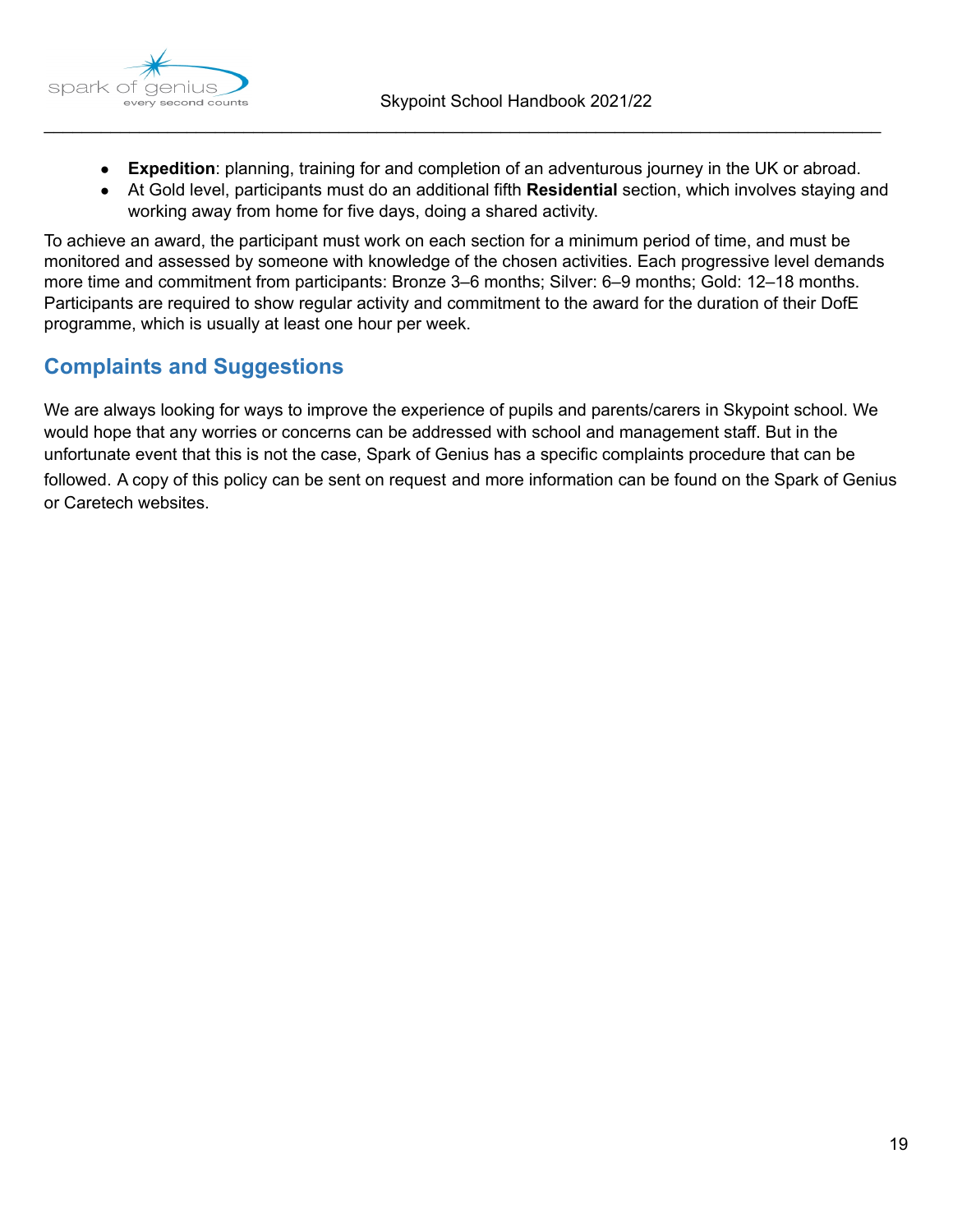

# **APPENDIX 1**



\_\_\_\_\_\_\_\_\_\_\_\_\_\_\_\_\_\_\_\_\_\_\_\_\_\_\_\_\_\_\_\_\_\_\_\_\_\_\_\_\_\_\_\_\_\_\_\_\_\_\_\_\_\_\_\_\_\_\_\_\_\_\_\_\_\_\_\_\_\_\_\_\_\_\_\_\_\_\_\_\_\_\_\_\_\_\_\_

# **Skypoint Staff Structure**

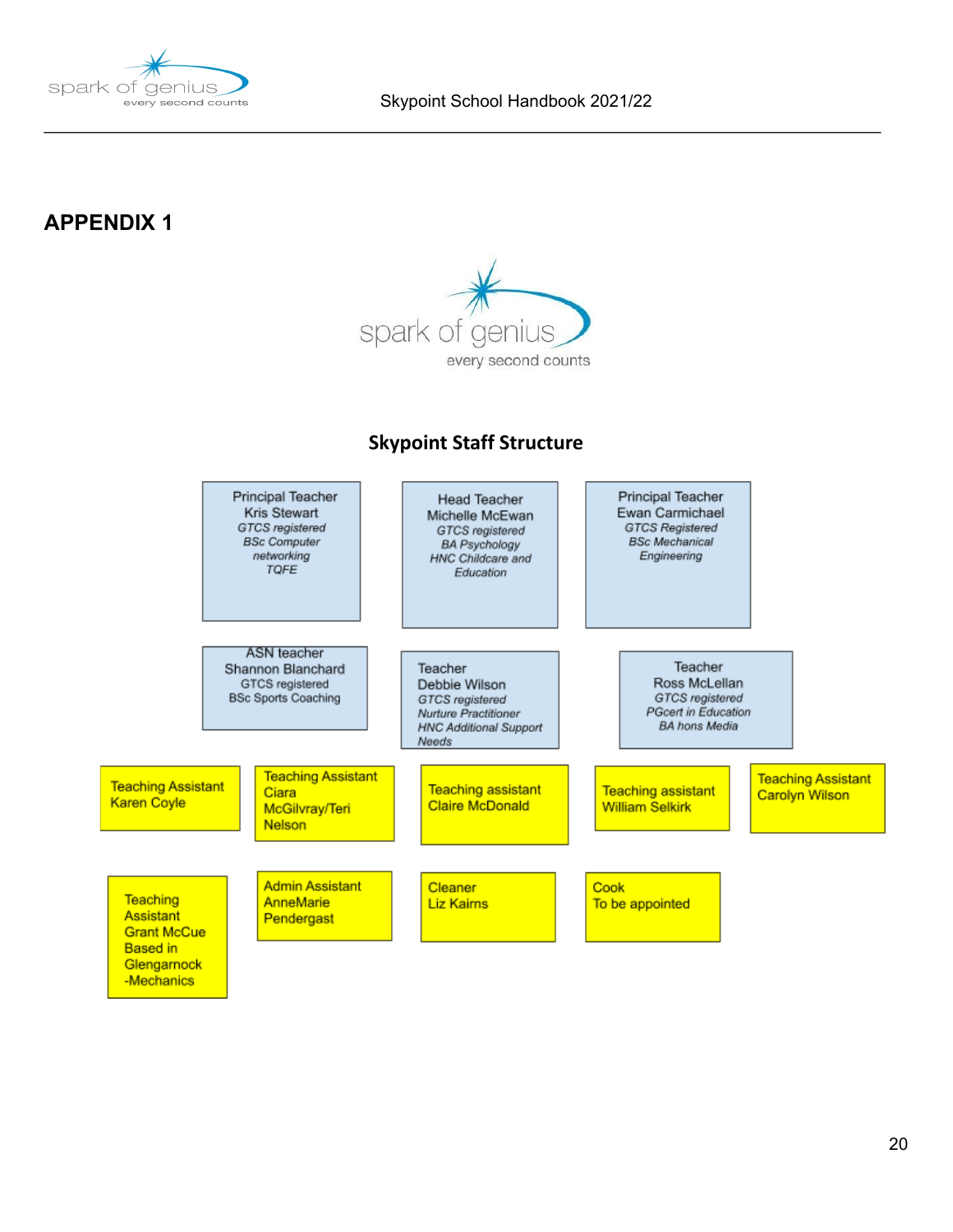

# **APPENDIX 2**

# **Staff Biographies**

\_\_\_\_\_\_\_\_\_\_\_\_\_\_\_\_\_\_\_\_\_\_\_\_\_\_\_\_\_\_\_\_\_\_\_\_\_\_\_\_\_\_\_\_\_\_\_\_\_\_\_\_\_\_\_\_\_\_\_\_\_\_\_\_\_\_\_\_\_\_\_\_\_\_\_\_\_\_\_\_\_\_\_\_\_\_\_\_

# **Michelle [McEwan](mailto:michelle.mcewan@sparkofgenius.co.uk) (Head Teacher)**

Hi my name is Michelle. I have over twenty years experience in working with children and young people from 3 - 18 years, in various settings, including nursery and after school care.

I joined Spark of Genius in 2006 as class teacher in Dunoon Learning Centre. I then moved to Caledonian Secondary school before being promoted to Head Teacher in 2015 whilst working in Caledonian Primary school. From 2017 to now I have been Head Teacher in Skypoint school.

# **Kris Stewart (Principal Teacher)**

My name is Kris Stewart, I am Principal Teacher at Skypoint School. I have worked with Spark of Genius for 20 years, starting my career as a teaching assistant.

Throughout my 20 year journey, I have gained lots of experience working across different Spark of Genius provisions before taking on the role of Manager, Teacher then Principal teacher. My background is in Computing and I have also gained various qualifications whilst in Spark of Genius including becoming a Therapeutic Crisis Intervention trainer three years ago.

# **Ewan [Carmichael](mailto:ewan.carmichael@sparkofgenius.com) (Principal Teacher)**

My name is Ewan Carmichael, I have been Principal at Skypoint School since 2017. Prior to this I qualified as a Mathematics teacher in 2006. I worked in various mainstream schools before starting work with Spark of Genius 2008.

Throughout my career with Spark of Genius I have enhanced my knowledge on working with young people with various additional support needs and diagnosis including ADHD, autism and trauma.

I have experience of teaching in other capacities - being a snowboard instructor for several years before completing my teaching qualifications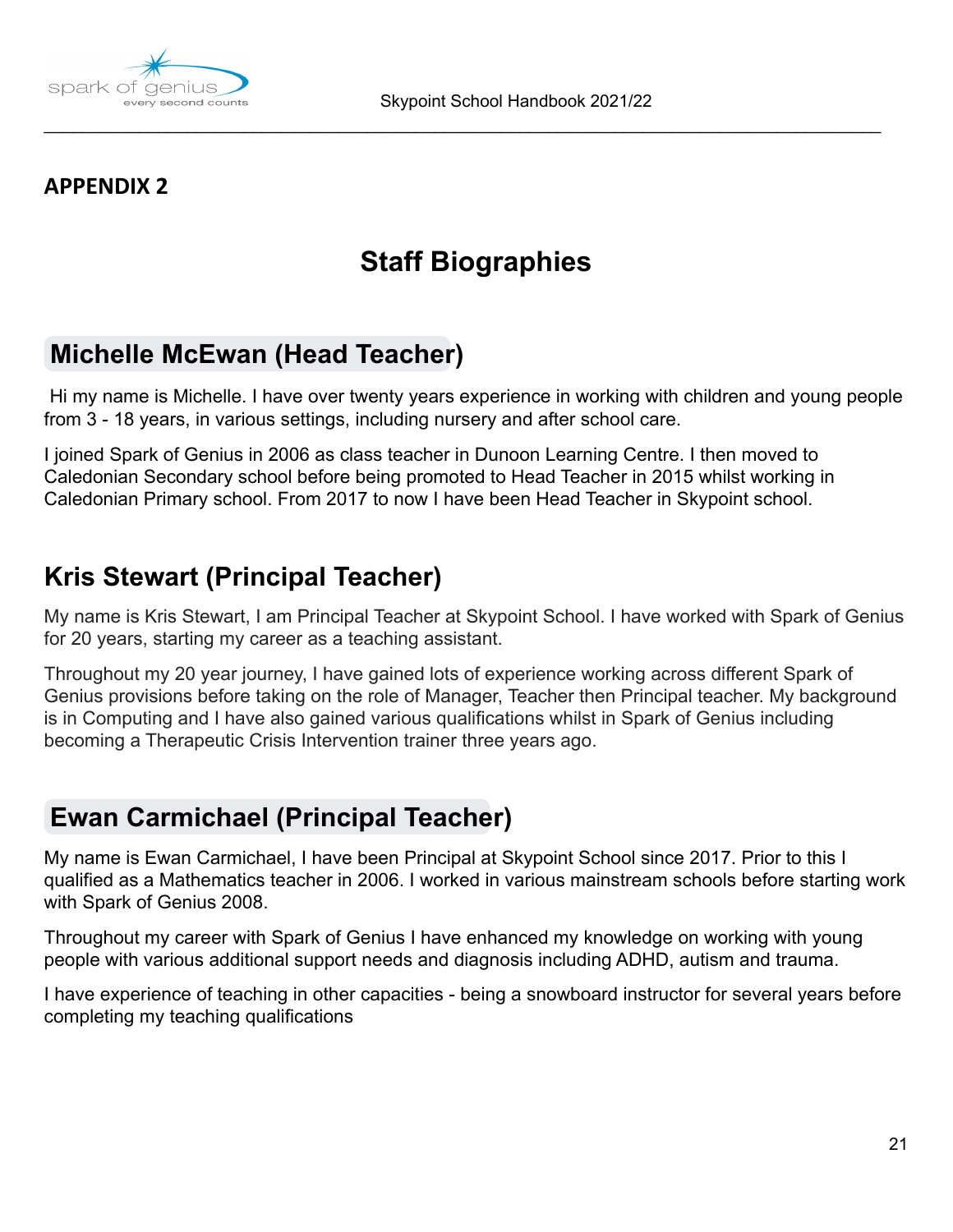

# **Ross [McLellan](mailto:ross.mclellan@sparkofgenius.com) (Teacher)**

Hi, I'm Ross McLellan and I teach a variety of Senior subjects in Skypoint School. I am a registered English and Media teacher, having studied Media at university. After several years as a youth worker, I have now been with Skypoint School for the past eleven years, initially working as a Teaching Assistant.

\_\_\_\_\_\_\_\_\_\_\_\_\_\_\_\_\_\_\_\_\_\_\_\_\_\_\_\_\_\_\_\_\_\_\_\_\_\_\_\_\_\_\_\_\_\_\_\_\_\_\_\_\_\_\_\_\_\_\_\_\_\_\_\_\_\_\_\_\_\_\_\_\_\_\_\_\_\_\_\_\_\_\_\_\_\_\_\_

I have now been teaching for four years, having completed my Postgraduate Studies in Education.

# **Debbie Wilson [\(Teacher](mailto:debbie.wilson@sparkofgenius.com))**

Hi, My name is Debbie Wilson and I teach the Skye Class in Skypoint School.

Previously, I worked in the early years sector for seven years before joining Spark of Genius as a Care and Education practitioner. I then joined the Skypoint school team full time as a Teaching Assistant before working my way to Classroom Teacher in 2020.

# **Shannon Blanchard (Teacher)**

Hi my name is Shannon Blanchard, I started three years ago as Teaching Assistant in Spark of Genius and more recently qualified as Class Teacher. I have been working with children and young people over the past eight years. My experience started with taking pupils for lunchtime and after school clubs.

Shortly after this, I completed my College and University course which provided me with experience of taking children for PE classes, working with professionals from other schools and working with young adults with learning needs.

# **Claire [McDonald](mailto:claire.mcdonald@sparkofgenius.com) - (Teaching Assistant)**

My name is Claire McDonald and I have worked with Spark of Genius for three years now. I am a Teaching Assistant within Skypoint school and more recently, I have undertaken the necessary training to become Mental Health Champion.

Before moving to Skypoint school, I worked within the residential houses for two years.

Since before I had my own family, I have wanted to work with children and young people and I feel that working in Spark of Genius has allowed me to help make a difference to their lives.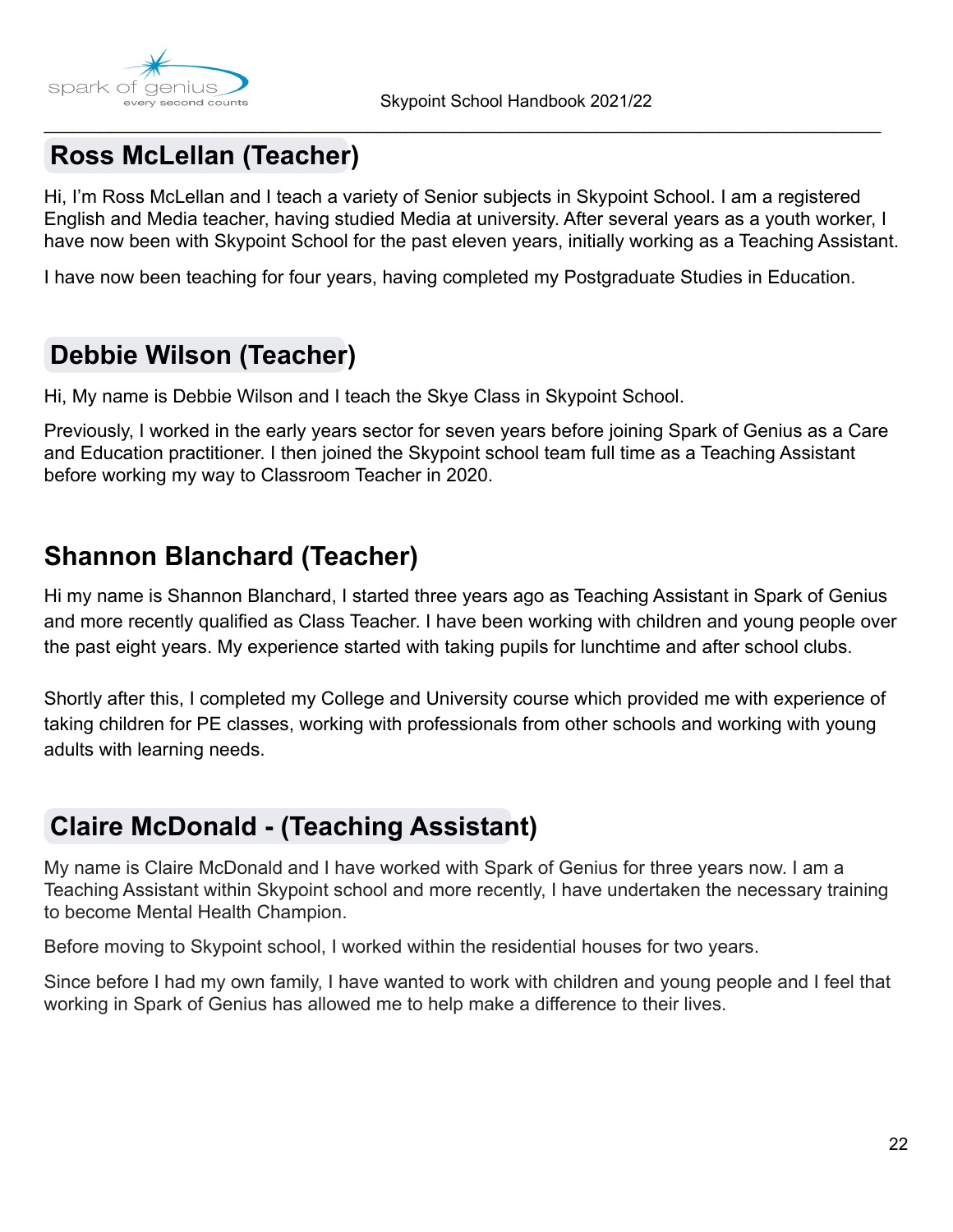

# **[Carolyn](mailto:carolyn.wilson@sparkofgenius.com) Wilson(Teaching Assistant)**

My Name is Carolyn, I have worked for Spark of Genius as a Teaching Assistant for one year.

Prior to that I worked in childcare for ten years as a regulated qualified Childminder. Before I had my own now teenage family I worked in banking as an Offshore Operations Manager.

\_\_\_\_\_\_\_\_\_\_\_\_\_\_\_\_\_\_\_\_\_\_\_\_\_\_\_\_\_\_\_\_\_\_\_\_\_\_\_\_\_\_\_\_\_\_\_\_\_\_\_\_\_\_\_\_\_\_\_\_\_\_\_\_\_\_\_\_\_\_\_\_\_\_\_\_\_\_\_\_\_\_\_\_\_\_\_\_

# **William Selkirk [\(Teaching](mailto:william.selkirk@sparkofgenius.com) Assistant)**

My name is William, I started working at Spark of Genius almost two years ago.

Before starting at Skypoint School I had graduated from the University of Glasgow. I have previous experience working with young people in various settings including after school clubs.

# **Teri Nelson (Teaching Assistant)**

Hi my name is Teri Nelson, I have worked with Spark of Genius for just over a year and a half. Until recently I worked across various residential houses.

Within my time at Skypoint school, I have gained experience in supporting pupils with various needs. My passion has always been working with Children and, coming to work, knowing I am contributing to making a difference in their lives makes it all worthwhile.

Before joining Spark of Genius I gained my SVQ 2 in Social Care and I have since gained my SVQ 3 and an HNC in Social Services.